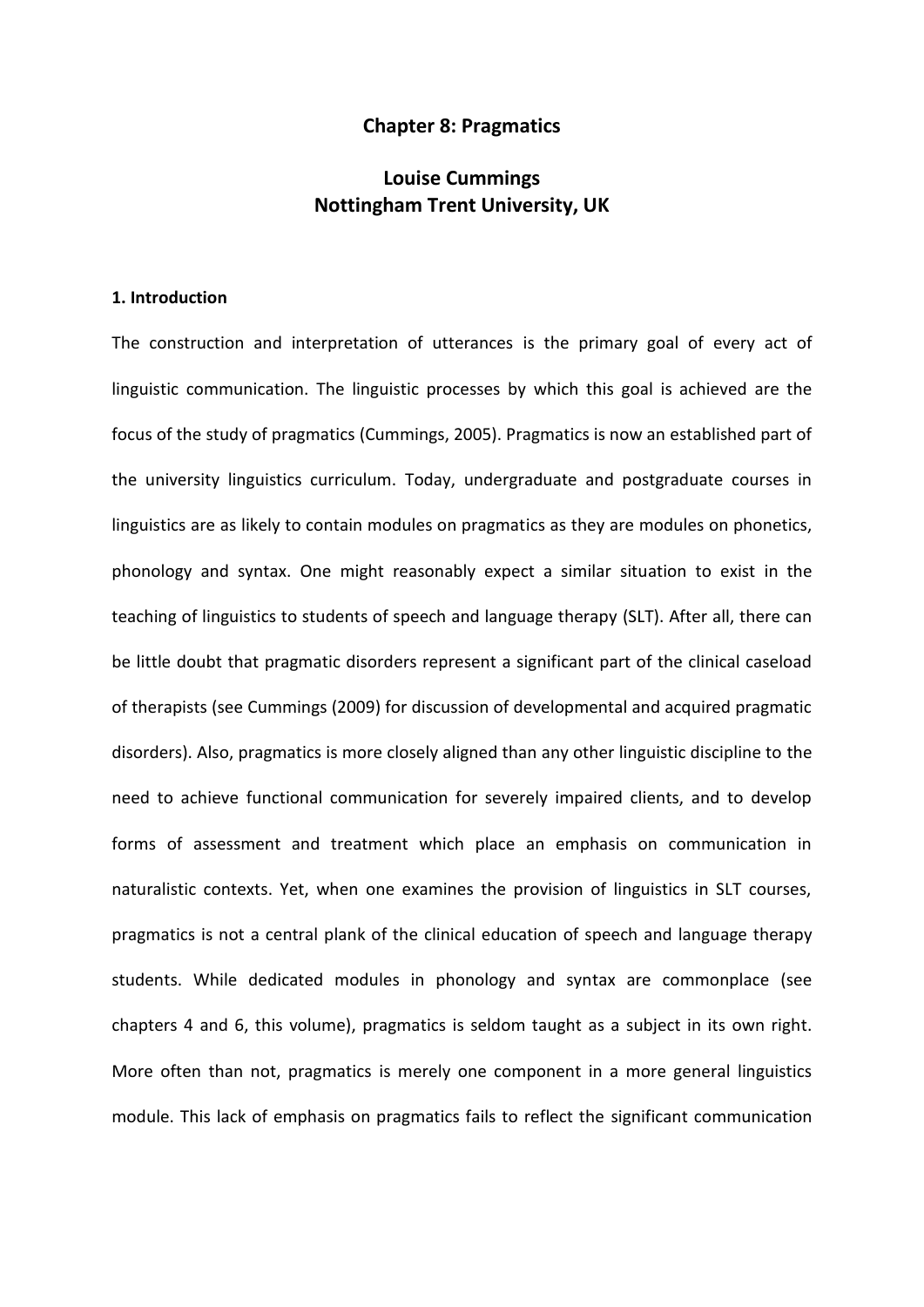burden created by disorders of pragmatics and is a poor preparation for students who will draw extensively on this linguistic discipline during their professional lives.

It is of some interest to ask why this lack of prominence has been afforded to pragmatics in SLT courses. I want to suggest that this situation has arisen in large part because lecturers are uncertain about which aspects of pragmatics are relevant to SLT students and also about how best to deliver those aspects within the classroom. The experience and expertise of the lecturers who deliver this teaching is particularly significant in this regard. I have found myself in the rather unique position of pursuing a career in academic linguistics having come from a clinical background in speech and language therapy. When I have taught pragmatics to SLT students, I have been able to draw on my understanding of pragmatic disorders in children and adults to help me decide which pragmatic concepts and theories are most relevant to these students and how best to present this area of linguistics to them. Most lecturers who teach linguistics to SLT students have not had the benefit of a clinical education. Their knowledge of pragmatics is largely theoretical in nature and is often poorly suited to the clinical needs of SLT students. Moreover, adapting this knowledge to a clinical context is not easy and, in many cases, is not successfully achieved.

In this chapter, I aim to assist the lecturer who is charged with delivering pragmatics to SLT students to address the challenges of this teaching assignment. In section 2, I examine the learning outcomes that a SLT student should achieve as a result of studying a course in pragmatics. The core elements of the curriculum in such a course will be examined in section 3. Each pragmatic concept will first be examined on its own terms. There will then be a brief survey of the clinical populations which are known to have difficulty with the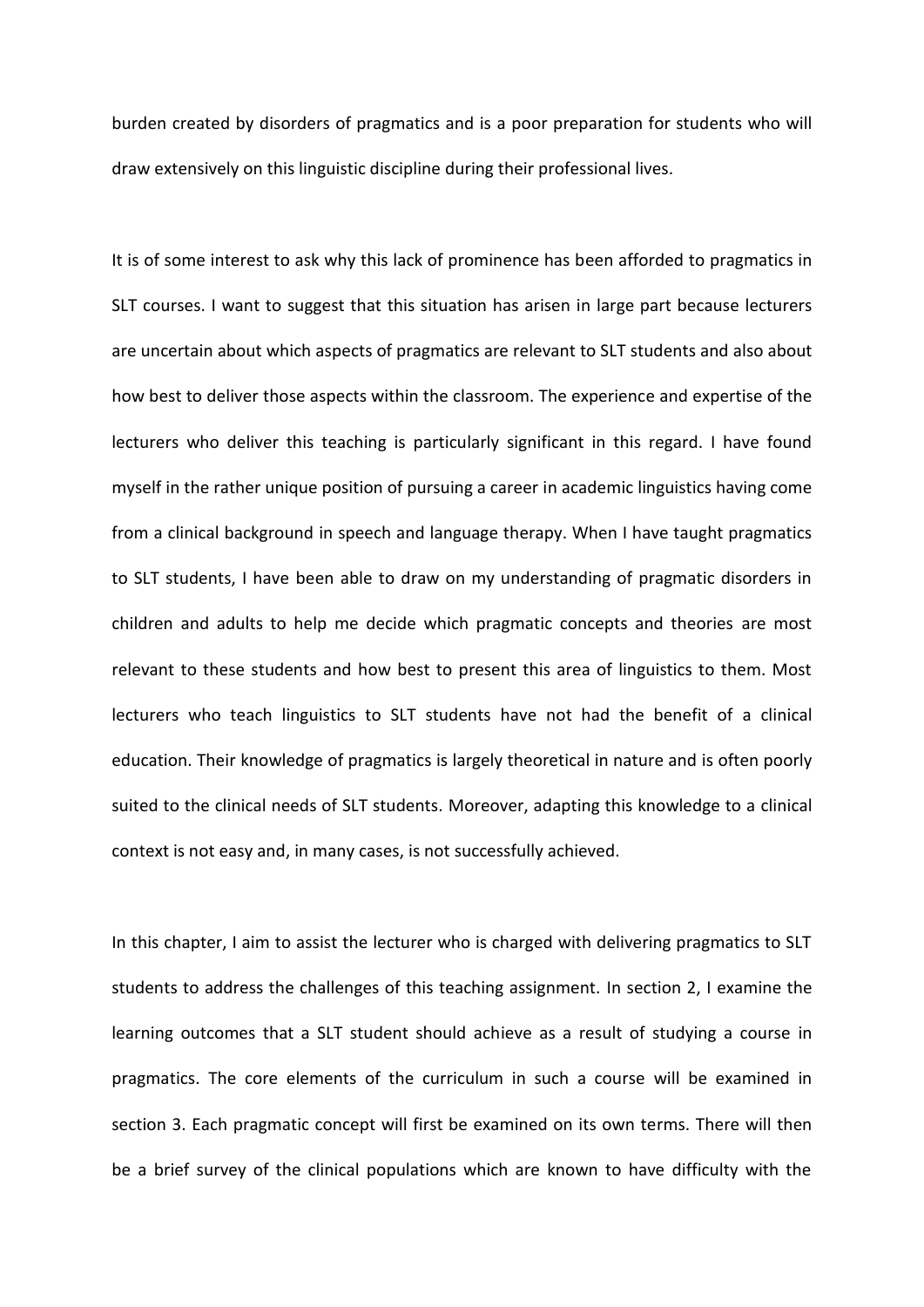pragmatic concept concerned. Actual clinical data, some of which is presented online, will also be used to demonstrate these difficulties. In section 4, I describe some of the teaching methods which can be used in the classroom. Summative and formative assessment is a key component of the delivery of a course in pragmatics and will be described in section 5. A cautionary note about pitfalls is included in section 6, and a conclusion is drawn in section 7.

#### **2. Learning outcomes**

The following five learning outcomes are essential to any course in pragmatics that is taught to SLT students. These outcomes are shaped not merely by the learning needs of any student who is studying this linguistic discipline, but also by the specific role that pragmatics may be expected to play in the professional knowledge of speech and language therapists. In no particular order of importance, these outcomes are:

(1) Students need to understand pragmatic concepts on their own terms. Central pragmatic concepts include speech act, implicature, presupposition and deixis. They also include notions such as context which are more often assumed rather than directly examined in pragmatics courses (Cummings, 2012). The origins of these concepts in the philosophical work of Grice, Austin and Searle should form part of students' basic knowledge of pragmatics.

(2) Students need to understand how pragmatics relates to other language levels. It is important for students to appreciate how pragmatic constraints relating to politeness, for example, can affect lexical and grammatical choices in the planning of utterances by speakers. It is also vital that students have a well-developed sense of the relationship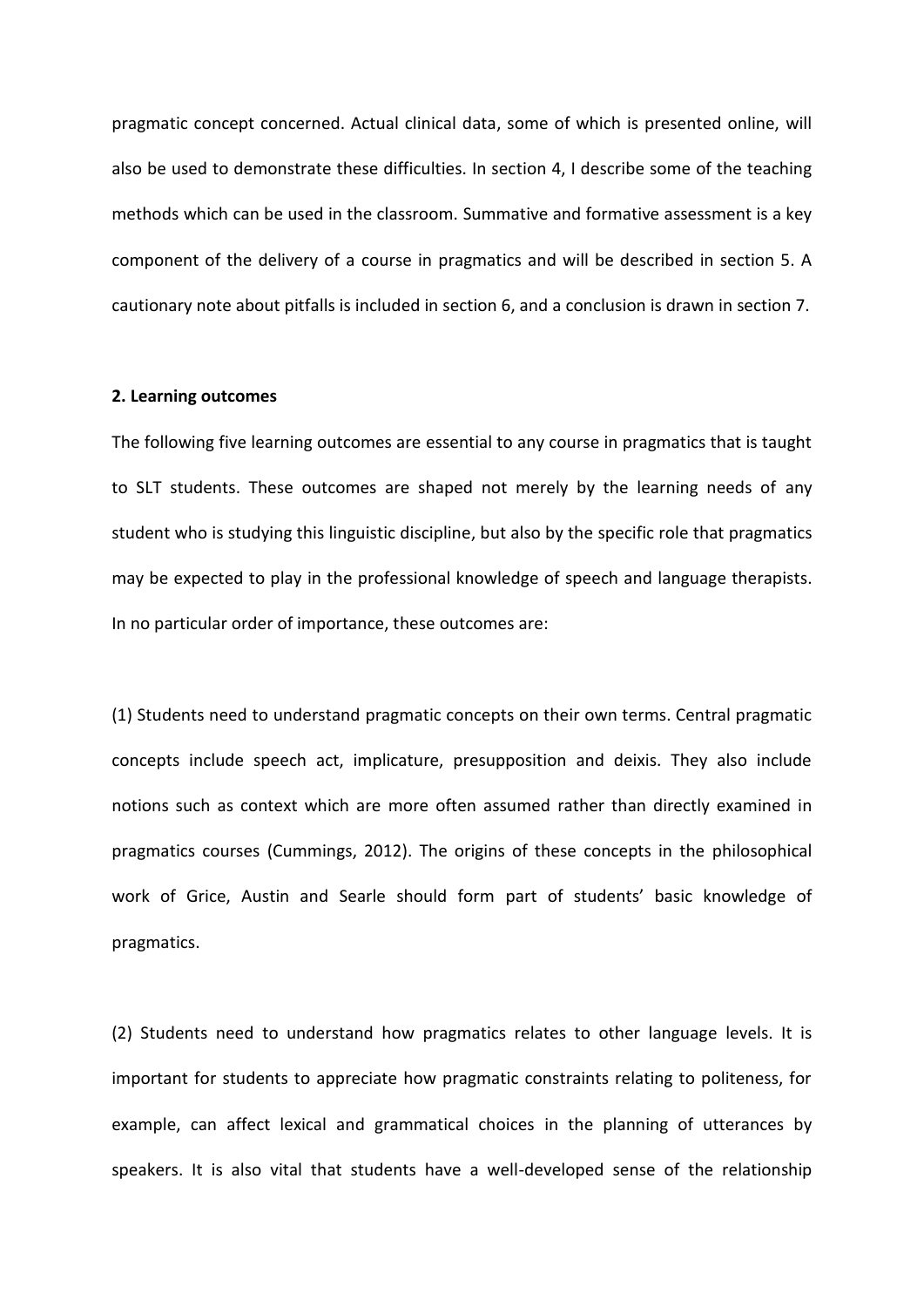between semantics and pragmatics and where boundaries on semantic and pragmatic aspects of meaning can be reasonably drawn (see chapter 7, this volume). This learning outcome is essential to understanding the compensatory interactions between pragmatics and other language levels which are often observed in clients, e.g. the adult with aphasia who can use pragmatic knowledge to compensate for deficits in receptive syntax.

(3) Students need to understand the relationship of pragmatics to cognition. Cognition may be taken to include specific constructs such as theory of mind (Cummings, 2013a, 2013b) and a range of executive function skills which are known to impact on the pragmatic skills of clients (see chapter 4 in Cummings (2014) for discussion). This learning outcome is important as a cognitive reorientation of pragmatics is necessary in order to render the largely philosophical concepts of the discipline of use to a description of pragmatic disorder.

(4) Students need to apply their knowledge of pragmatics to an analysis of clinical data. There is an undeniable gulf between theoretical knowledge of pragmatics on the one hand and an application of this knowledge to an analysis of pragmatic disorders on the other hand. To a large extent, this gulf can be bridged by appropriate teaching and assessment methods (see sections 4 and 5 below). It requires the lecturer in a pragmatics course to embed actual clinical data throughout all aspects of the content and delivery of such a course.

(5) Students need to understand and follow how theoretical developments in pragmatics relate to the description, assessment and treatment of pragmatic disorders. Pragmatic theories such as relevance theory (Sperber and Wilson, [1986] 1995) and cognitive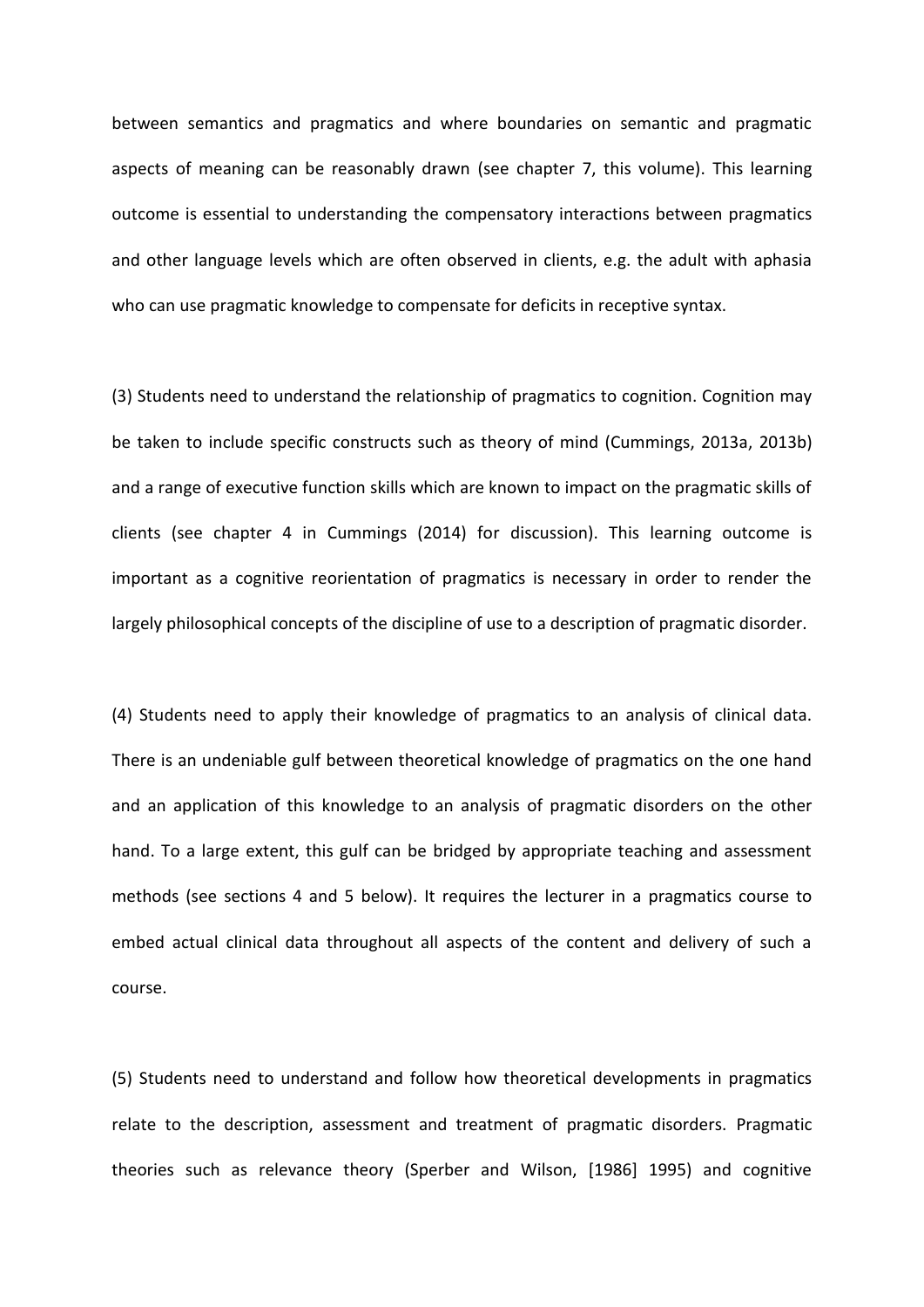pragmatics theory (Bara, 2010) can bring new insights to all aspects of the understanding and management of pragmatic disorders (see chapter 5 in Cummings (2014) for discussion). This learning outcome is essential if the management of clients is to have a rational basis in the best available theoretical developments in the field, and if the study of pragmatic disorders is to have any prospect of informing those developments.

#### **3. Core curriculum components**

In this section, the components of a course on pragmatics for SLT students are outlined. Limitations of space preclude a comprehensive treatment of all these components. For this reason, the following concepts and topics will be examined: implicature, speech act, presupposition and discourse features. While this list is not exhaustive, it is sufficiently representative to provide a starting point for lecturers. A three-part structure, which consists of units, clinical descriptors and clinical data, is employed. The rationale for this structure is given in section 4.

## *3.1 Implicature*

**Unit (a) Meaning beyond the proposition:** During communication, speakers and hearers exchange utterances with a view to conveying meaning beyond that expressed by the proposition of an utterance. For example, in the following exchange between Pam and Tom, Tom's utterance is not merely serving to inform Pam about the household chores he *did* perform. Rather, his utterance is also telling Pam about the household chores he *did not* perform:

Pam: Did you clean the bathroom and fold the laundry?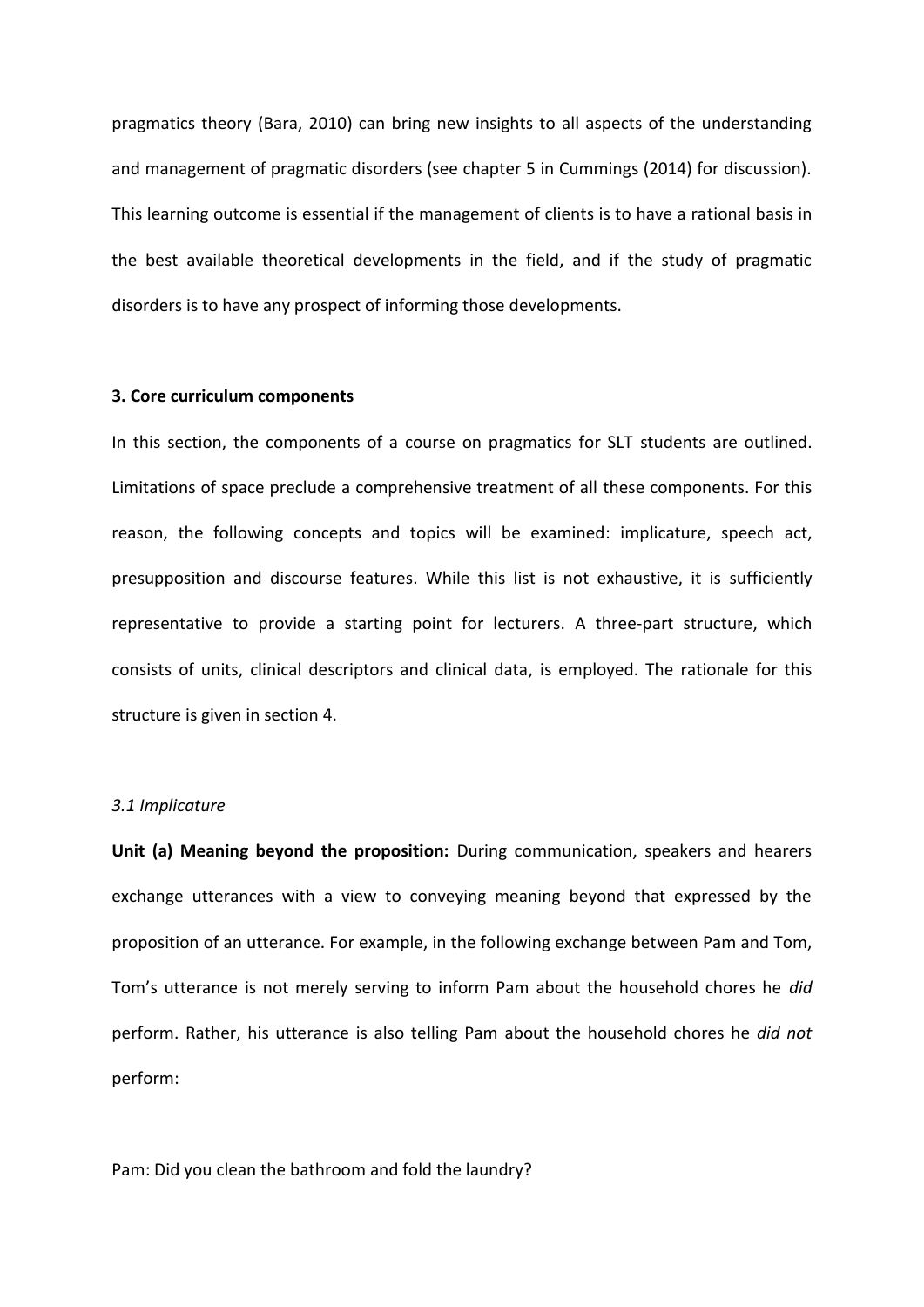Tom: I folded the laundry.

*Implicature*: Tom did not clean the bathroom.

What this example demonstrates is that speakers and hearers are skilled at using language to convey a range of meanings that are not encoded in the truth-conditional content (i.e. proposition) of an utterance. Nevertheless, these meanings are attached to this content and represent a development of it. A specification of these meanings, and how hearers arrive at them, has become the single biggest question of the modern study of pragmatics.

**Unit (b) Grice and meaning:** Grice used the term 'implicature' to describe the level of meaning that goes beyond the proposition. Where theorists had previously characterized communication in terms of the encoding and decoding of propositions, Grice was the first theorist to represent communication as the exchange of *communicative intentions* between speakers and hearers. In this way, what motivates Pam's question in the above exchange is her desire to establish the household chores that Tom has undertaken. Tom readily recognizes this desire as Pam's communicative intention in producing the utterance. Moreover, Tom's response to Pam's question is motivated by a communicative intention of his own. Clearly, he wishes to convey to Pam the particular chore that he has completed. Additionally, however, he needs to make her aware that he did not clean the bathroom. To the extent that there was an expectation in place that he should have cleaned the bathroom, Tom has decided to convey his lack of bathroom cleaning indirectly to Pam by way of an implicature. The entire exchange is much more about the recognition of communicative intentions, and the need to address those intentions, than it is about the transmission of linguistic utterances with certain fixed or invariant meanings. This view of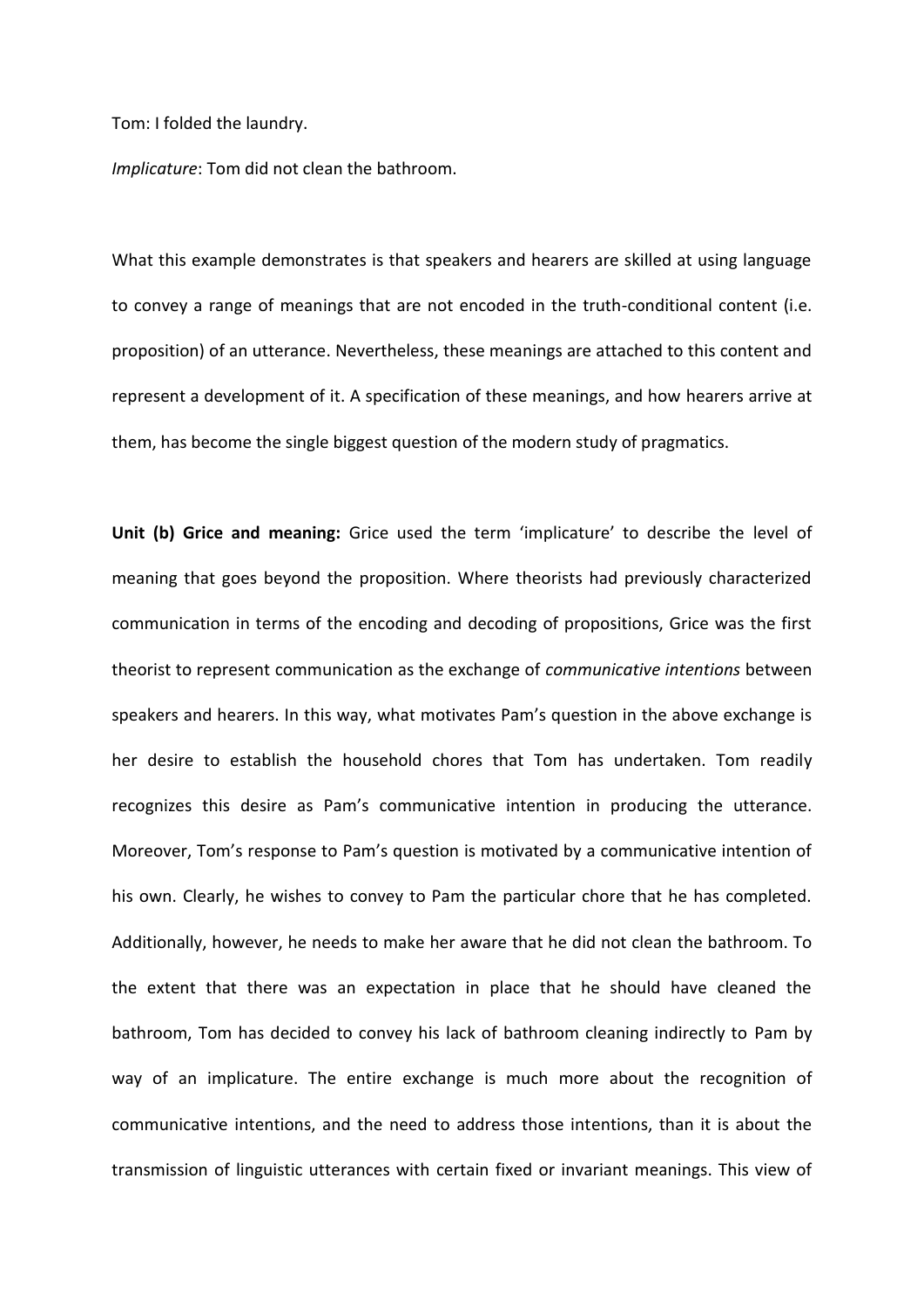communication as the exchange of communicative intentions has been one of Grice's most important contributions to the field of pragmatics.

**Unit (c) Cooperative principle and maxims:** The rational expectations between speakers and hearers which make exchanges of the type between Pam and Tom possible are captured by Grice in his cooperative principle and maxims. The cooperative principle may be taken to apply to all forms of rational, cooperative behaviour. It is not simply a principle which is intended to apply to conversations and verbal communication, as the following remark of Grice indicates: 'if I am mixing ingredients for a cake, I do not expect to be handed a good book or even an oven cloth' (Grice, 1975: 47). The cooperative principle issues the following imperative: 'Make your conversational contribution such as is required, at the stage at which it occurs, by the accepted purpose or direction of the talk exchange in which you are engaged' (Grice, 1975: 45). This principle is fleshed out through four maxims: quality, quantity, relation and manner. The quality maxim urges that we do not say that which we believe to be false or that for which we lack adequate evidence. The quantity maxim cautions us not to give more information than is required but also not to give less information than is necessary. The relation maxim requires that we be relevant, while the manner maxim asks that we be brief and orderly, and avoid ambiguous, obscure language.

Applied to the above case of Pam and Tom, this Gricean framework operates as follows. Even though Tom's response to Pam's question appears to be under-informative and is an apparent violation of the maxim of quantity – Pam has asked about two household chores and Tom mentions only one – Pam nevertheless assumes that Tom is committed to the cooperative principle in his exchange with her. (To assume otherwise is to abandon all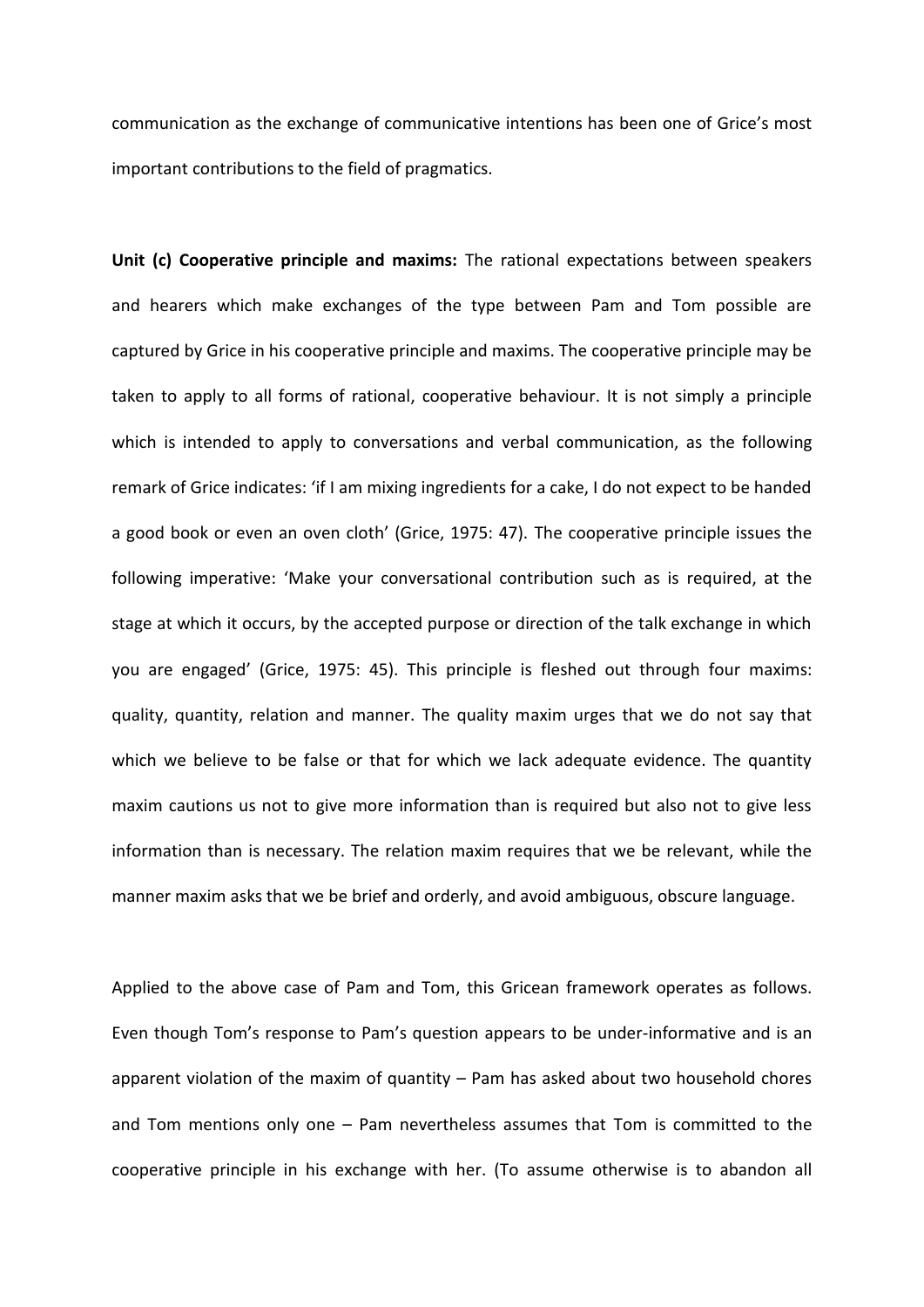prospect of engaging in communication.) Pam uses this assumption of cooperation to derive the implicature that while Tom has folded the laundry, he has failed to clean the bathroom. Grice remained uncommitted about the type of subconscious inferences that hearers use to recover the implicatures of utterances. The exact nature of these inferences remains to this day a question of considerable interest to theorists in pragmatics.

**Unit (d) Non-compliance with maxims:** It was described above how Tom had *apparently violated* the quantity maxim in his response to Pam's question. But violations of Grice's maxims may also be *overt* in nature. Overt violations are an important category as they are the basis of implicatures involved in irony, metaphor, hyperbole and understatement in language. For example, the speaker who utters 'What a delightful child!' upon encountering a disruptive 5-year-old boy, is overtly violating the quality maxim with a view to conveying ironic or sarcastic intent. However, as well as engaging in overt violations of maxims, speakers may engage in *covert violations* of maxims, as when a speaker tells lies (the quality maxim is covertly violated in this case). Speakers may also *opt out* of the cooperative principle and maxims, as when a politician responds to the questions of reporters by saying 'no comment'. Finally, there may be a *clash* of maxims where in order to satisfy one maxim a speaker must breach a second maxim. For example, in the exchange below Mary has had to privilege the maxim of quality over the maxim of quantity in her response to John's question:

John: Has the newspaper boy delivered this morning? Mary: I've not heard the front gate being opened.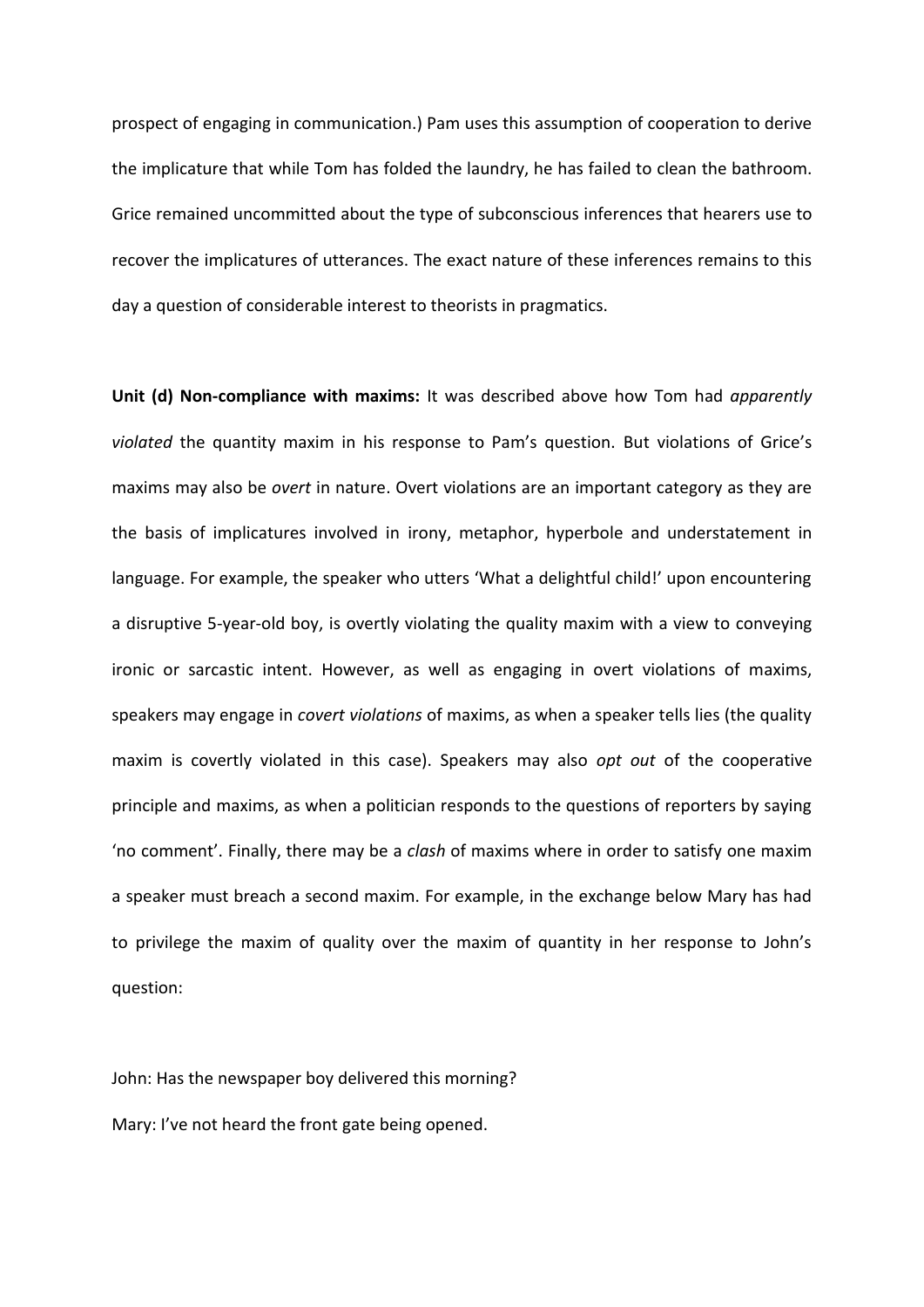Clearly, Mary's response is under-informative as a reply to John's question – she has not been able to tell John what he wants to know. However, in an effort to avoid saying something which will answer John's question fully but which may well be false, Mary choses the less informative, but more truthful response that she has not heard the front gate being opened.

**Unit (e) Types of implicature:** Grice recognized four different types of implicature. For a *particularized conversational implicature* to come about, a specific context must be present. If A asks 'Are you coming to the pub later?' and B responds 'My parents are in town', A may reasonably take B to be implicating that he will not be going to the pub later. Of course, this particular implicature is based on the assumption that B wants to see his parents. However, in a different context, another implicature altogether may arise. If A knows that B does not have a good relationship with his parents, then B may be taken to implicate that he will happily go to the pub later as a means of avoiding his parents. In a *generalized conversational implicature*, no specific context is required for an implicature to come about. For example, in the utterance 'Sally sat in a garden and watched a child climb over the wall', there is a generalized conversational implicature to the effect that the garden which Sally sat in and the child whom she watched are not her own. This implicature is related to the use of the indefinite article 'a' rather than to a specific context.

A *scalar implicature* is a type of generalized conversational implicature. In the utterance 'Mike attended some of the classes' there is a scalar implicature to the effect that he did not attend all the classes. The terms <all, most, many, some> differ in informational strength, with 'all' the semantically strongest and 'some' the semantically weakest terms in the set.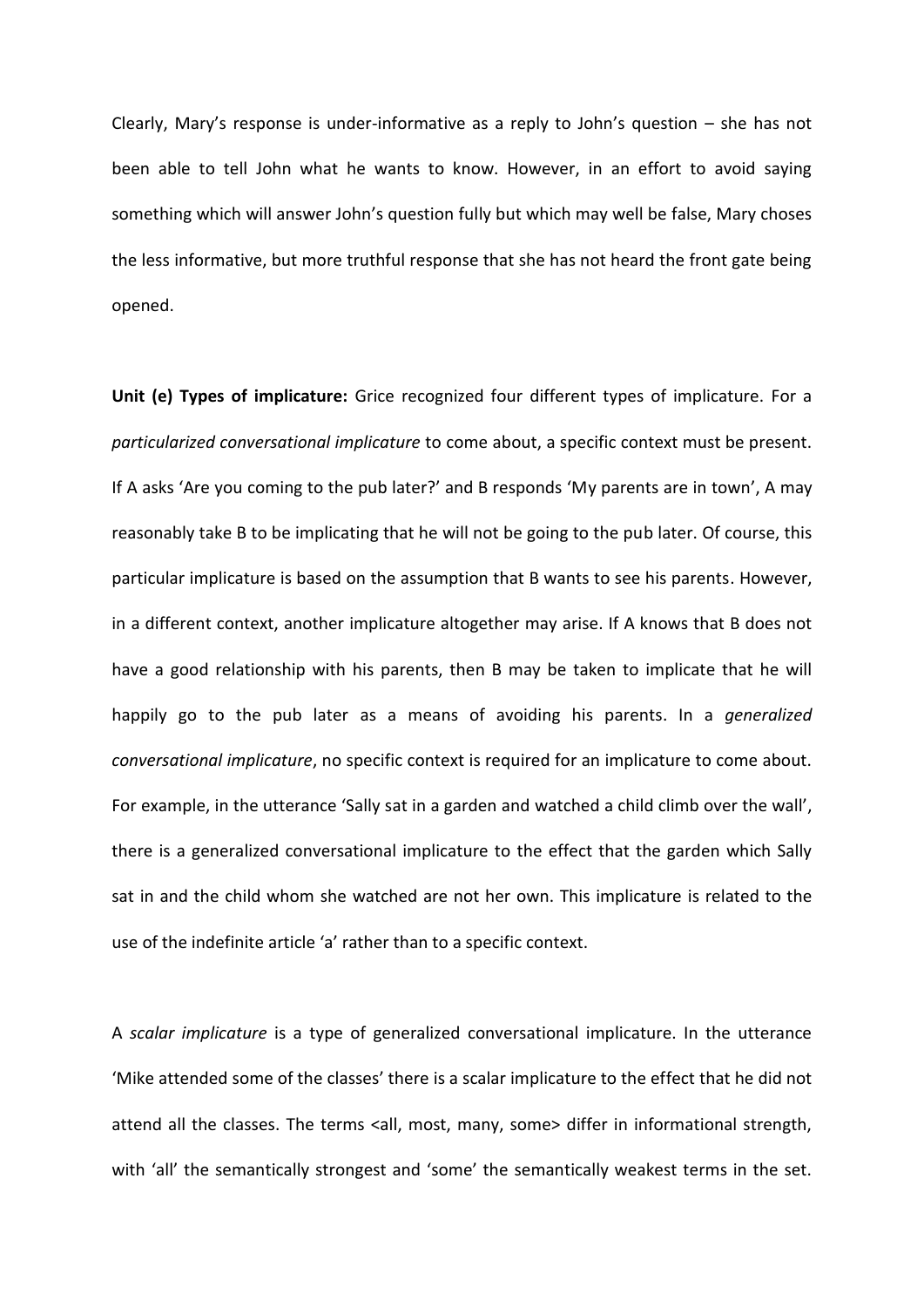By asserting the weakest term 'some', a speaker may be taken to implicate 'not all/most/many'. Finally, a *conventional implicature* is attached to specific lexical items in utterances and does not depend on context. For example, in the utterance 'The woman is obese but healthy', there is a conventional implicature attached to 'but' that it was not expected that the woman would be healthy.

**Clinical descriptor:** Implicatures have been extensively studied in clinical subjects. Almost without exception, these studies have examined the *comprehension* of implicatures (the *production* of implicatures has been largely neglected in these studies). Problems with the processing of implicatures have been identified in children with autism and specific language impairment (Surian, 1996; Ryder et al., 2008) and in adults with left-hemisphere damage and schizophrenia (Corcoran and Frith, 1996; Kasher et al., 1999; Tényi et al., 2002). Most studies have investigated particularized conversational implicatures. More recently, investigators have started to examine scalar implicatures in clinical subjects (e.g. Pijnacker et al., 2009).

## **Clinical data:**

*Case 1:* The maxim of relation is clearly not observed in the following extract of language produced by a schizophrenic client. Initially, this client appears to make a relevant response. However, he soon veers off topic into complete irrelevance. There is an additional pragmatic anomaly in that comments about the doctor's tie breach the politeness constraints that normally characterize medical interactions between doctors and their clients.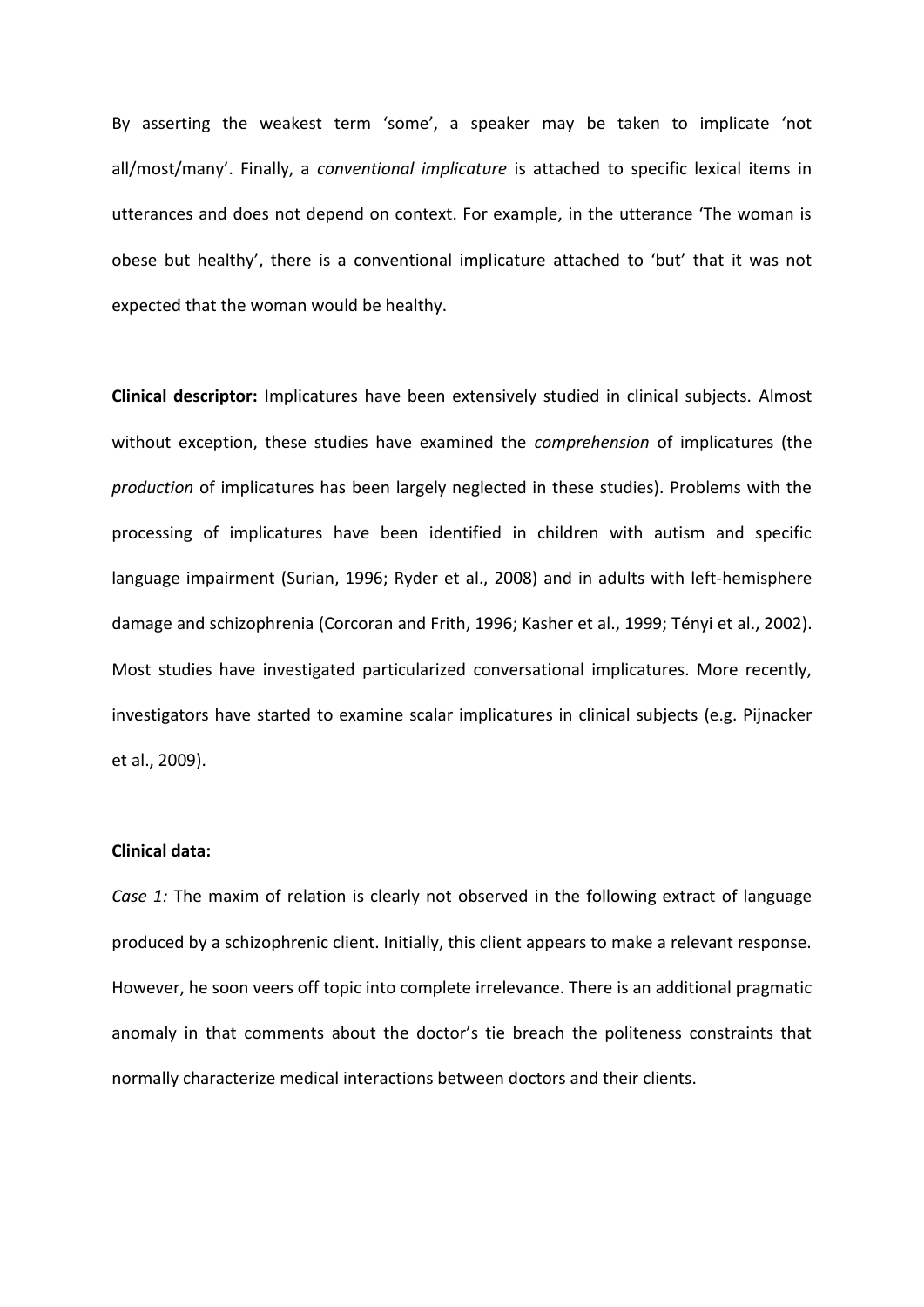'Then I left San Francisco and moved to…where did you get that tie? It looks like it's left over from the 1950s. I like the warm weather in San Diego. Is that a conch shell on your desk? Have you ever gone scuba diving?' (Thomas, 1997:41)

*Case 2:* See website.

### *3.2 Speech act*

**Unit (a) Austin and meaning:** Traditionally, the dominant conception of language meaning has been a semantic one. Under this conception, the meaning of the sentences in a language consists in the conditions which must hold in the world in order for those sentences to be true. That is, according to a semantic conception, language meaning is defined in terms of truth conditions. In the 1940s and 1950s, a group of Oxford philosophers headed by John Austin began to challenge this dominant conception of language meaning. According to these philosophers, not all sentences in a language report or describe states of affairs in the world. While many sentences do function as declaratives, many more sentences can be used to ask questions, command or request people to do things and issue threats and warnings. These non-declarative sentences were overlooked within a semantic conception of language meaning. They assumed centre stage for the first time with the emergence of the ordinary language philosophies of John Austin and his colleagues.

**Unit (b) Performative utterances:** In *How to Do Things with Words*, Austin (1962) discusses at length a distinction between constative and performative utterances. Constative utterances describe states of affairs in the world and are true or false. Performative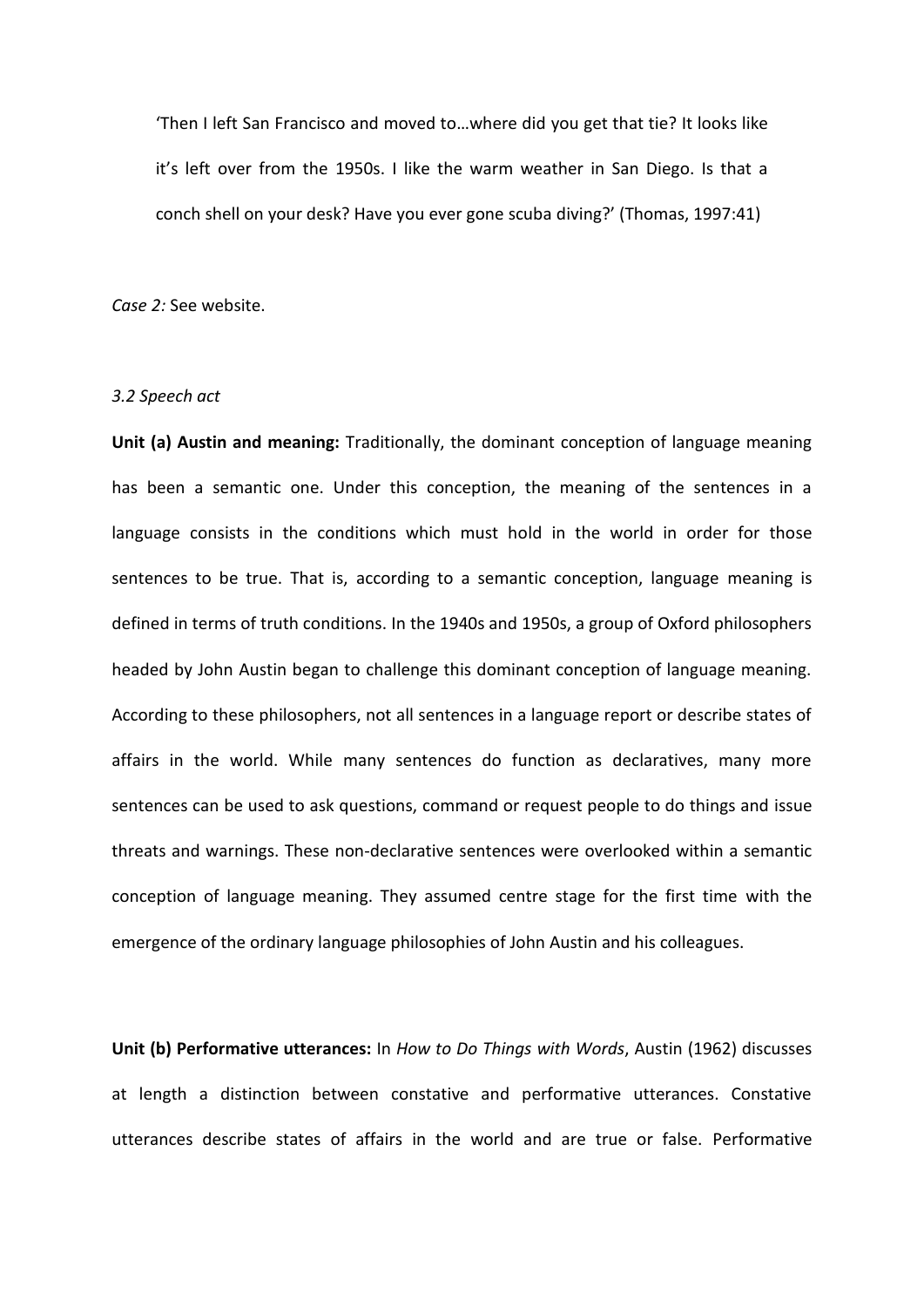utterances do not describe anything and are not themselves true or false. Rather, the speaker who produces these utterances has thereby performed some act. For example, the speaker who utters 'I name this ship the *Queen Elizabeth* 2' has performed an act of naming. Even though this act of naming is not itself true or false, the situation which obtains following the performance of this utterance  $-$  that there is a ship called the QE2  $-$  is something which is true. It is these latter utterances which Austin calls speech acts. Many performative utterances are explicity indicated through performative verbs, as in 'I *baptise* this child Mary Williams' and 'I *bet* you ten pounds that it will snow tomorrow'. Other performatives are not signalled through the use of verbs, such as when the utterance 'I will revise for three hours tonight' is used to make a promise.

In *How to Do Things with Words*, Austin rejected ultimately the distinction between constative and performative utterances and argued that all utterances are performatives in the sense that he intended. He further delineated three main types of speech act which occur when someone says something. If we take the utterance 'It is raining outside' as our example, the *locutionary act* is closest to the semantic notion of a proposition and captures the sense and reference of the terms which make up this linguistic expression. In describing the weather conditions, the locutionary act is a description of a state of affairs in the world. The speaker who uses this utterance may be suggesting to the hearer that he stays indoors for another ten minutes or that he takes an umbrella with him. The act of suggesting is a type of *illocutionary act* which is performed in saying something. Other common illocutionary acts include requesting, apologizing and threatening. Finally, if by producing this utterance the speaker has some effect on the hearer, he has also performed a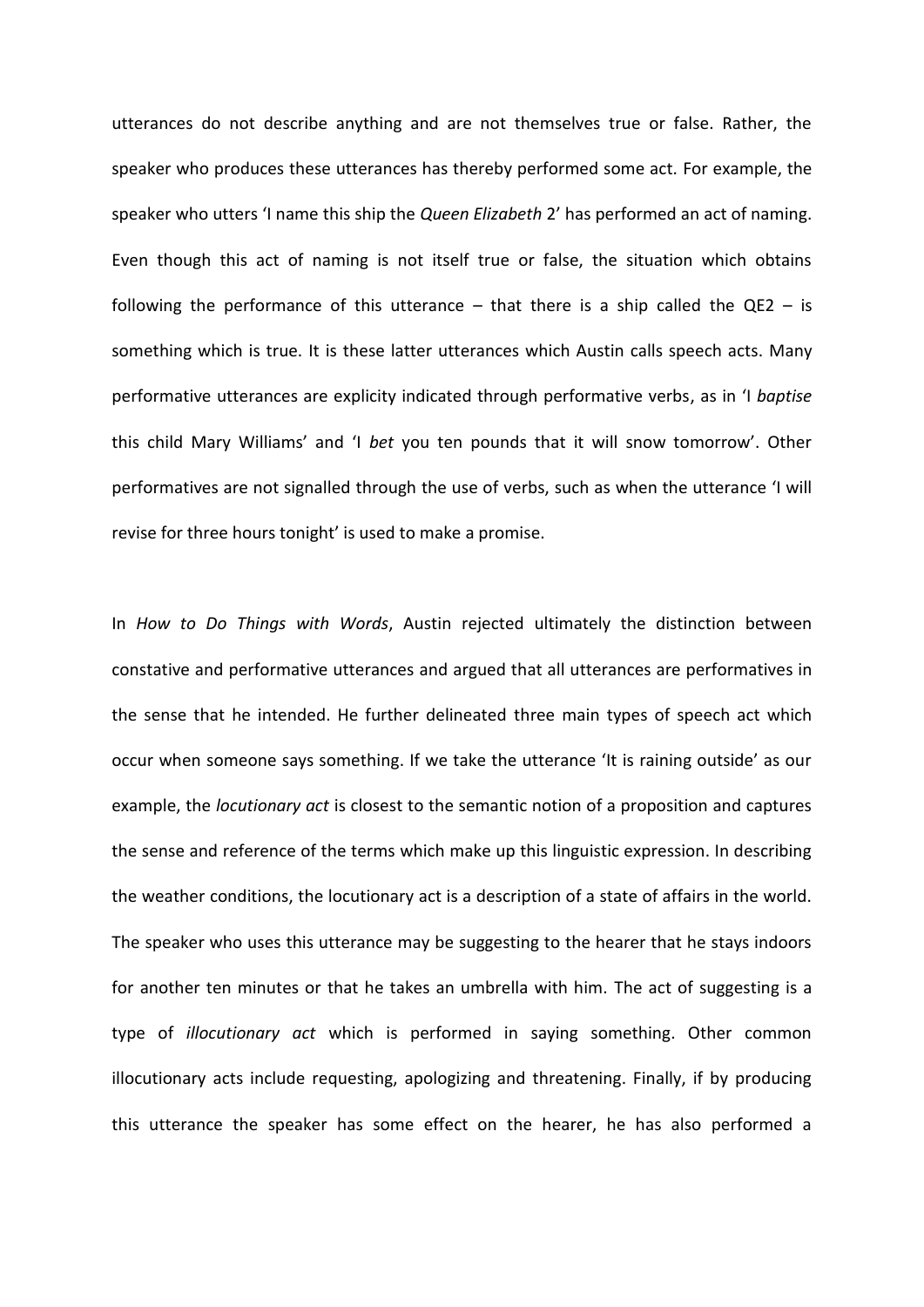*perlocutionary act*. So if the hearer is persuaded to stay indoors a little longer or fetch an umbrella, the speaker has performed a perlocutionary act by saying something.

**Unit (c) Felicity conditions:** John Searle revised and expanded upon many of Austin's ideas. In *Speech Acts*, Searle (1969) set out the felicity conditions on the performance and satisfaction of speech acts. Conditions on the performance of speech acts were captured in preparatory, propositional content, sincerity and essential rules (Searle, 1969: 63). Applied to the speech act of promising, these rules operate as follows. The speaker who utters 'I promise to wash your car on Saturday' can only be said to have done so felicitously if the hearer wants his car to be washed and the speaker believes this to be so, and the speaker and hearer believe that the speaker would not wash the car as part of the normal course of events (*preparatory rules*). The speaker's utterance must predicate the right sort of act on the part of the speaker (*propositional content rule*). There must also be a sincere intention to wash the car on the part of the speaker (*sincerity rule*). Finally, the speaker's utterance must count as an undertaking to perform the action being promised (*essential rule*). These rules do more than specify the conditions on the felicitous performance of speech acts. Searle (1979: 45-48) also described how speakers can produce *indirect speech acts* by exploiting the shared knowledge of these rules between speakers and hearers. In performing a directive – a speech act in which the speaker gets someone to do something – a preparatory condition is that the hearer can perform the action that is requested. By directly questioning this preparatory condition in an utterance like 'Can you tell me the time?', the hearer knows that the speaker is making an indirect request to be given the time.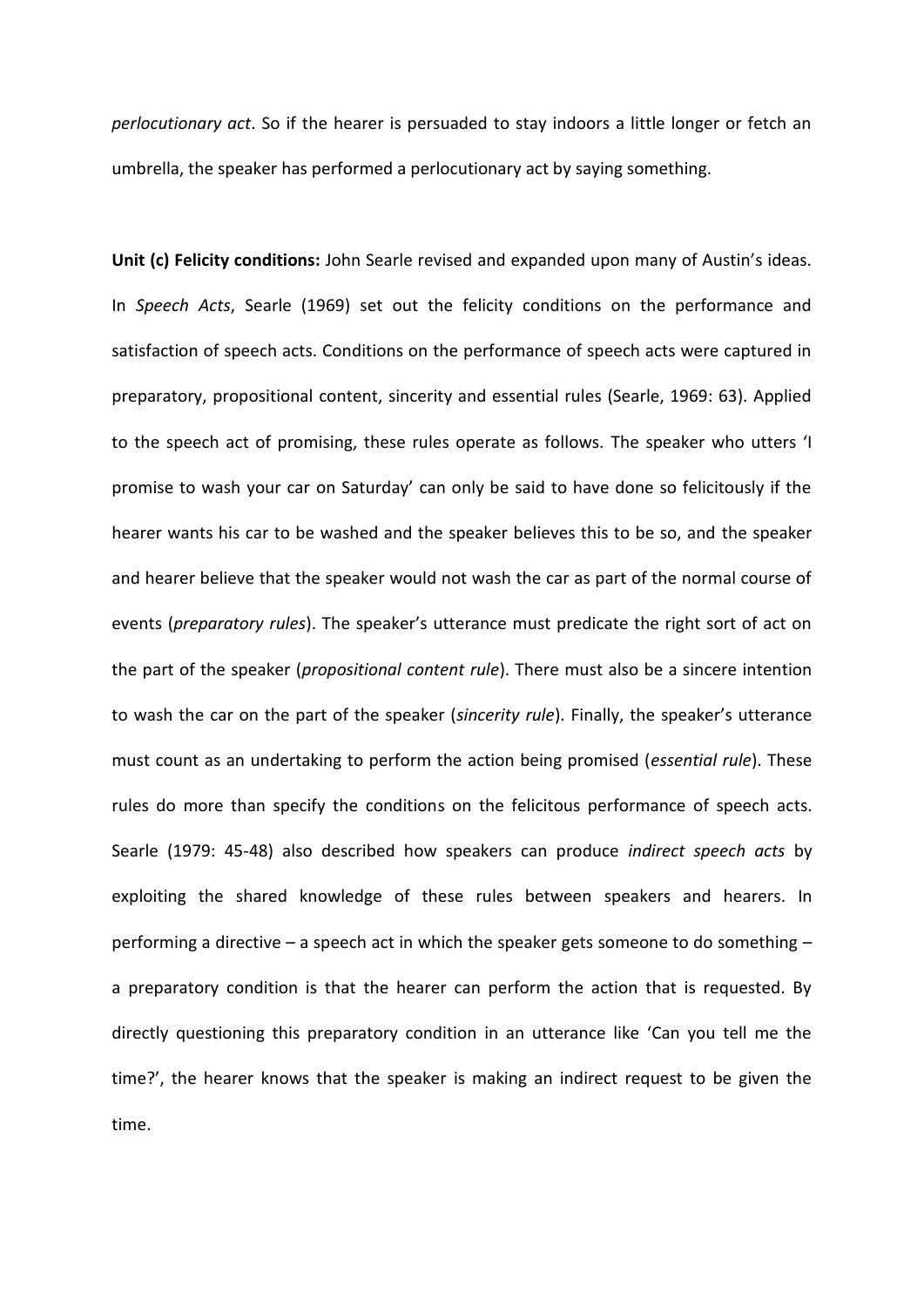**Clinical descriptor:** Unlike implicatures, investigators have examined the comprehension *and* production of speech acts by clinical subjects to a similar extent. Various speech acts have been studied, including directives (requests), assertives (statements), commitments and direct and indirect speech acts. Findings have been varied. There is evidence that autistic children and children with Asperger's syndrome make reduced use of assertive speech acts and that this is related to theory of mind impairments (Ziatas et al., 2003). Mentally retarded school-age children can use contextual and linguistic clues to achieve comprehension of target speech acts (Abbeduto et al., 1998), while children with specific language impairment use directives, statements and questions to the same extent as younger siblings but use a lower percentage of commitments than siblings (Rollins et al., 1994). An equally diverse set of clinical findings has been reported in adult clients with fluent and nonfluent aphasia, senile dementia of the Alzheimer's type, acquired brain damage and right-hemisphere damage (Ripich et al., 1991; Drummond and Simmons, 1995; McDonald and Pearce, 1998; Vanhalle et al., 2000).

## **Clinical data:**

*Case 3:* In a study by Loukusa et al. (2007), a researcher is showing a 9-year-old boy with Asperger's syndrome a picture of a mother and a girl. The girl has a dress on and she is running. There are muddy puddles on the road. The girl has just stepped in the puddle and the picture shows the mud splashing. The researcher reads the following verbal scenario aloud and then asks a question: 'The girl with her best clothes on is running on the dirty road. The mother shouts to the girl: ''Remember that you have your best clothes on!'' What does the mother mean?'. The boy responds 'You have your best clothes on'.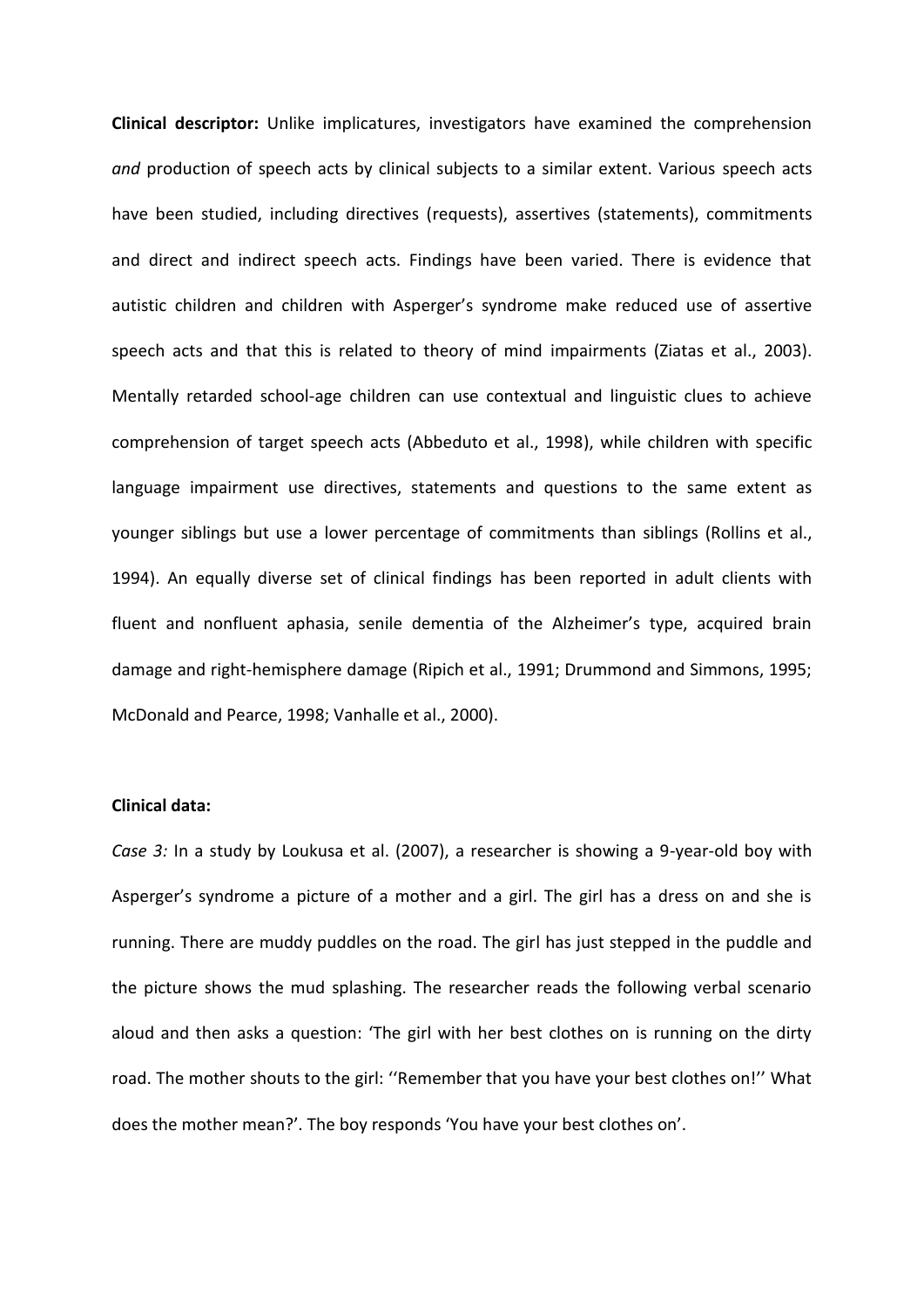The boy's response indicates that he has failed to establish the illocutionary force of the mother's utterance. The mother's utterance is clearly functioning as a *warning* to the girl to keep her clothes clean. The boy's simple repetition of part of the mother's utterance suggests that he has been unable to recognize the speech act that is being performed by this utterance. Such an error is consistent with the theory of mind difficulties that are found in children and adults with Asperger's syndrome.

*Case 4:* See website.

## *3.3 Presupposition*

**Unit (a) Definition of presupposition:** Although it has been variously defined, presupposition may be taken to represent information which is backgrounded, taken for granted or assumed in a linguistic interaction. This information generally forms part of the mutual knowledge between a speaker and a hearer. For example, Jack's utterance in the following exchange presupposes that he and Jane know that there is a house on the hill and that it has been up for sale before:

Jack: The house on the hill is for sale again.

Jane: That must be the second time this year.

Presupposition represents a significant resource for the management of information between speakers and hearers. Linguistic communication would be very cumbersome indeed if nothing could be assumed by the participants in an exchange. Imagine if Jack could not make certain assumptions about Mary's knowledge state. Before producing his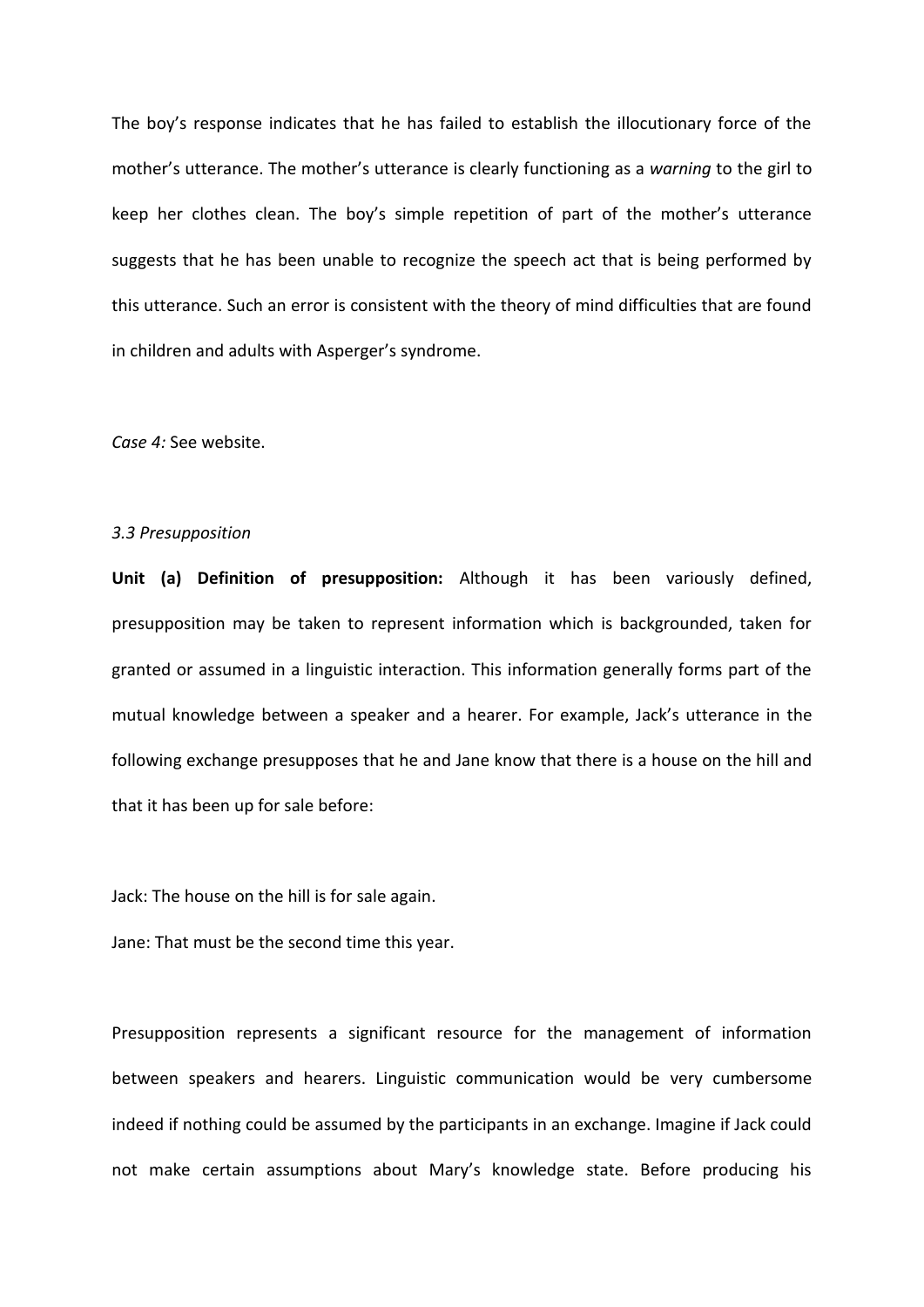utterance in the above exchange, he would first have to tell Mary that there is a house on the hill and that it has been for sale before. The explicit communication of this information is inefficient and costly in cognitive terms. This cost and inefficiency can be avoided through the use of presupposition.

**Unit (b) Presupposition triggers:** A number of lexical items and constructions are a source of presuppositions in language. These so-called presupposition 'triggers' include the definite description 'the house on the hill' and the iterative expression 'again' in Jack's utterance in the above exchange. The definite description triggers a presupposition of existence – there *is* a house on the hill – while the iterative expression triggers a presupposition that the house has been for sale *before*. Other presupposition triggers include cleft constructions such as 'It was the teenager who vandalised the car' where there is a presupposition that *someone* vandalised the car, and factive verbs such as 'Sue and Bill regretted getting a divorce' where the verb 'regret' presupposes a *fact*, namely, that Sue and Bill got divorced. The list of triggers continues as follows: change-of-state verbs (e.g. 'When did you stop jogging?' presupposes that the hearer had been jogging); implicative verbs (e.g. 'The police managed to intercept the car' presupposes that the police tried to intercept the car); comparisons of equality (e.g. 'Henry is as overweight as Oscar' presupposes that Oscar is overweight); temporal clauses (e.g. 'After he visited his mother, the man went into town' presupposes that the man visited his mother); comparatives (e.g. 'Delia Smith is a better chef than Jamie Oliver' presupposes that Delia Smith and Jamie Oliver are both chefs), and counterfactual conditionals (e.g. 'If I were the US president, I would introduce free healthcare' presupposes that the speaker is not the US president).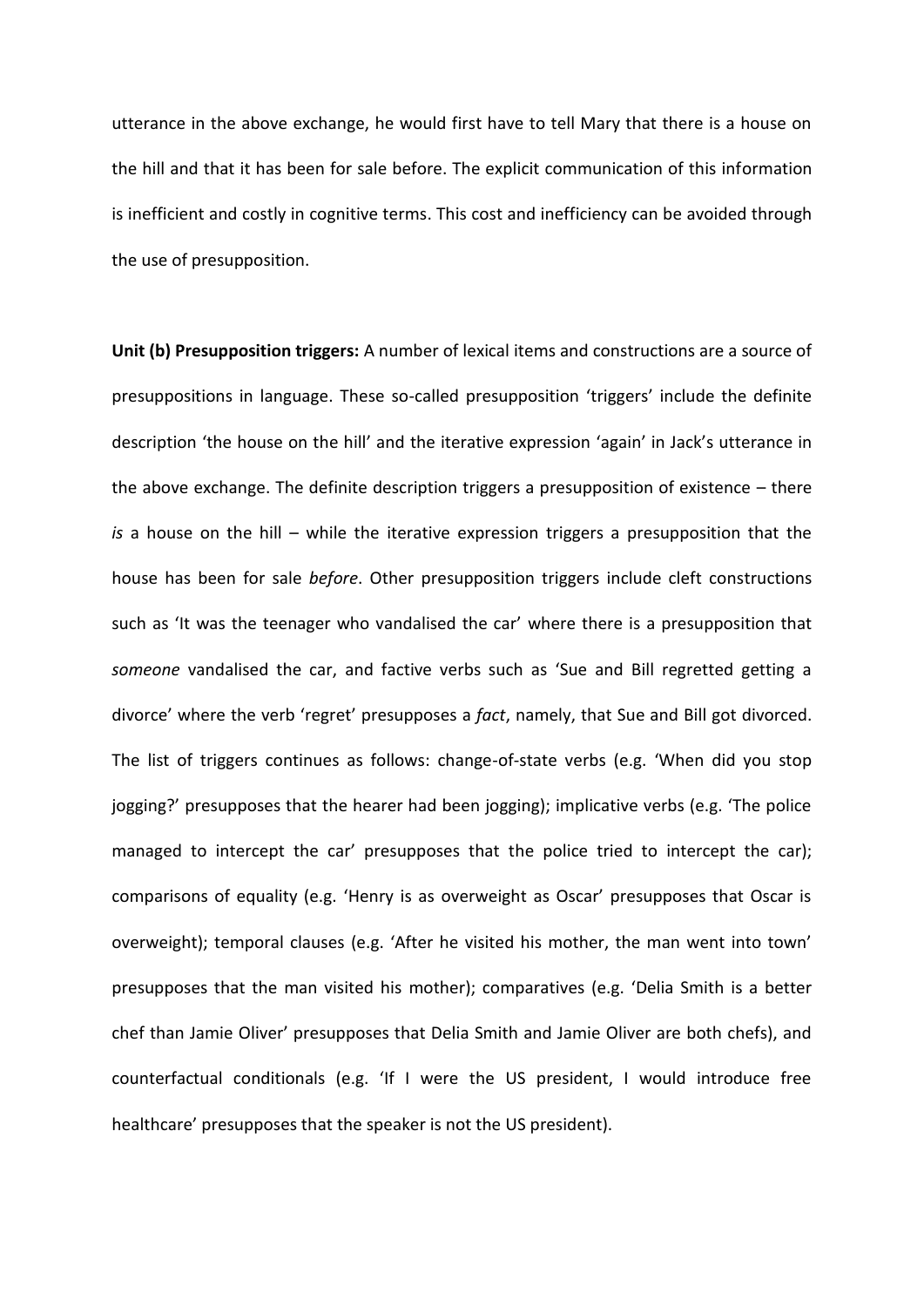**Unit (c) Features of presuppositions:** A key feature of presuppositions is their survival (constancy) under negation. The utterance 'The doctors managed to save the child' presupposes that the doctors *tried* to save the child, but entails that the doctors *did* save the child. Only the presupposition of the utterance survives negation: 'The doctors did *not* manage to save the child' still presupposes that the doctors tried to save the child, but no longer entails that the doctors saved the child. A further important feature of presuppositions is their defeasibility or cancellability. Presuppositions can be cancelled or defeated under certain conditions. One such condition is when they are inconsistent with background knowledge. For example, the temporal clause in the utterance 'Sally left for New York before she completed the investigation' typically triggers the presupposition that Sally completed the investigation. However, this same presupposition is defeated or cancelled in the context of the utterance 'Sally was killed in a car accident before she completed the investigation' because we know that a person cannot complete an investigation if they are not alive.

**Clinical descriptor:** Notwithstanding its centrality to pragmatics, presupposition is rarely the focus of clinical studies. The reasons for this omission in the clinical literature are unclear and may include a lack of understanding of the concept on the part of researchers or methodological difficulties in studying it. Also, problems in the use of presuppositions are often most apparent in extended conversations and other forms of discourse, all of which are time-consuming to record, transcribe and analyse. Those studies which have directly examined presupposition include an investigation by Eisele et al. (1998) of the ability of children with unilateral left or right hemisphere damage to presuppose the truth of factive sentences. Presupposition performance was deficient in left lesion subjects compared to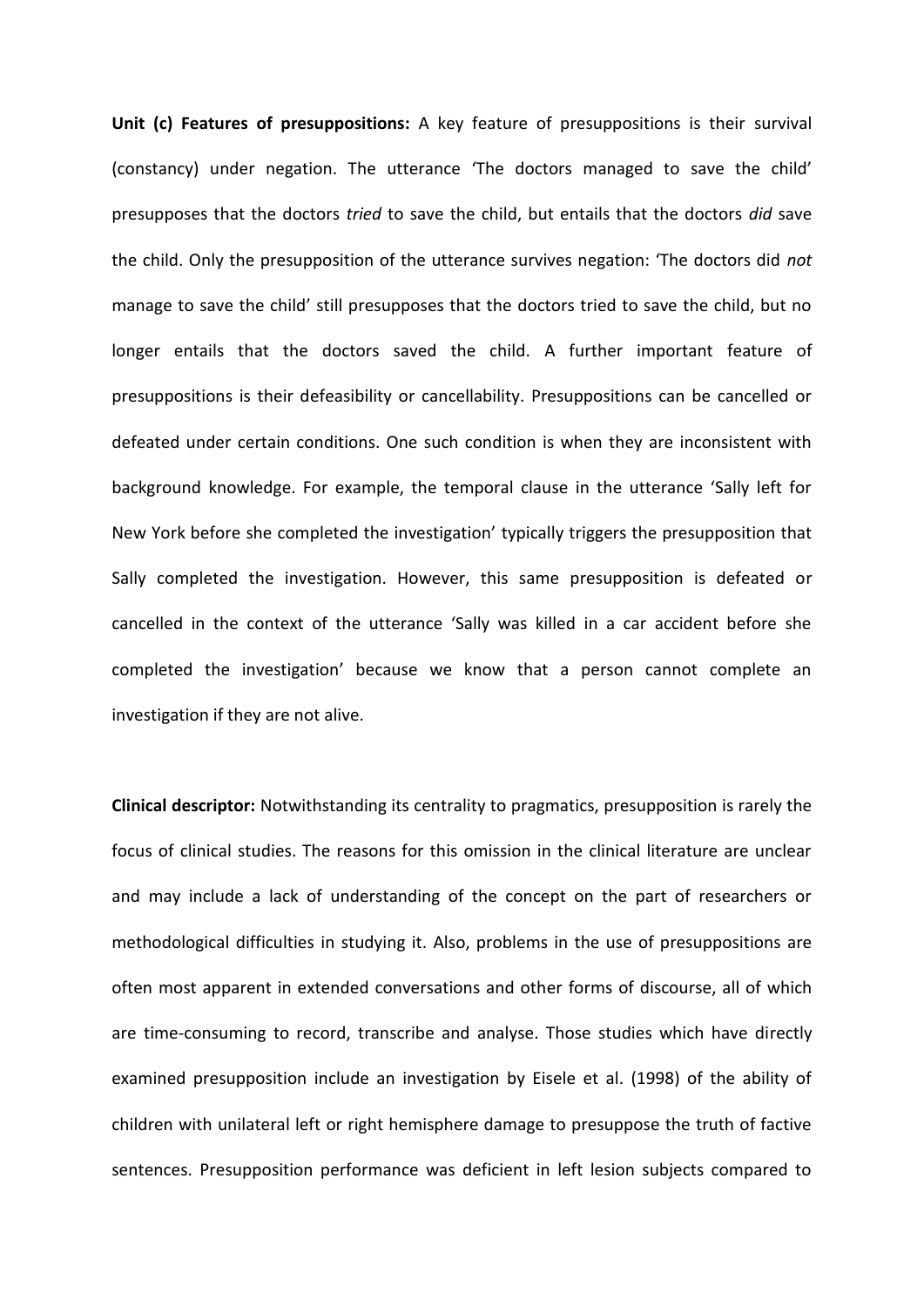age-matched controls. Similar, direct investigations of presupposition in adults have yet to be undertaken.

### **Clinical data:**

*Case 5:* Presuppositional breakdown is often most evident in conversational exchanges and other extended forms of discourse (e.g. narrative). A speaker with pragmatic disorder, for example, may contribute a conversational turn which presupposes shared knowledge of a person or event with the hearer, when in reality the hearer lacks this knowledge. Similarly, the use of certain linguistic expressions during a narrative may presuppose that the person to whom the story is being told has knowledge of the referents of these expressions, when in fact this is not the case. Just this type of presuppositional failure occurs in the following extract from a narrative produced by an 80-year-old man who has dementia with Lewy bodies (Ash et al. 2011: 33). The patient is telling the story depicted in a wordless children's picture book *Frog, Where are You?* (Mayer, 1969). He was instructed to narrate the story as if telling it to a child, so simultaneous viewing of the pictures in the book by the speaker (the patient) and the hearer did not take place. The scene being described is one in which a boy and his dog are searching for their lost frog. In their search, the dog shakes a hive down from a tree, and bees are emerging from the hive. Meanwhile, the boy is climbing a tree and looks into a hole in the trunk. The patient states:

(a) It's a … it's an ug- bees, from- from the one hive, I guess.

(b) Oh! By golly there's another one.

(c) Uh that's t- about midway the- halfway up the tree, where the tree is- the base is broken.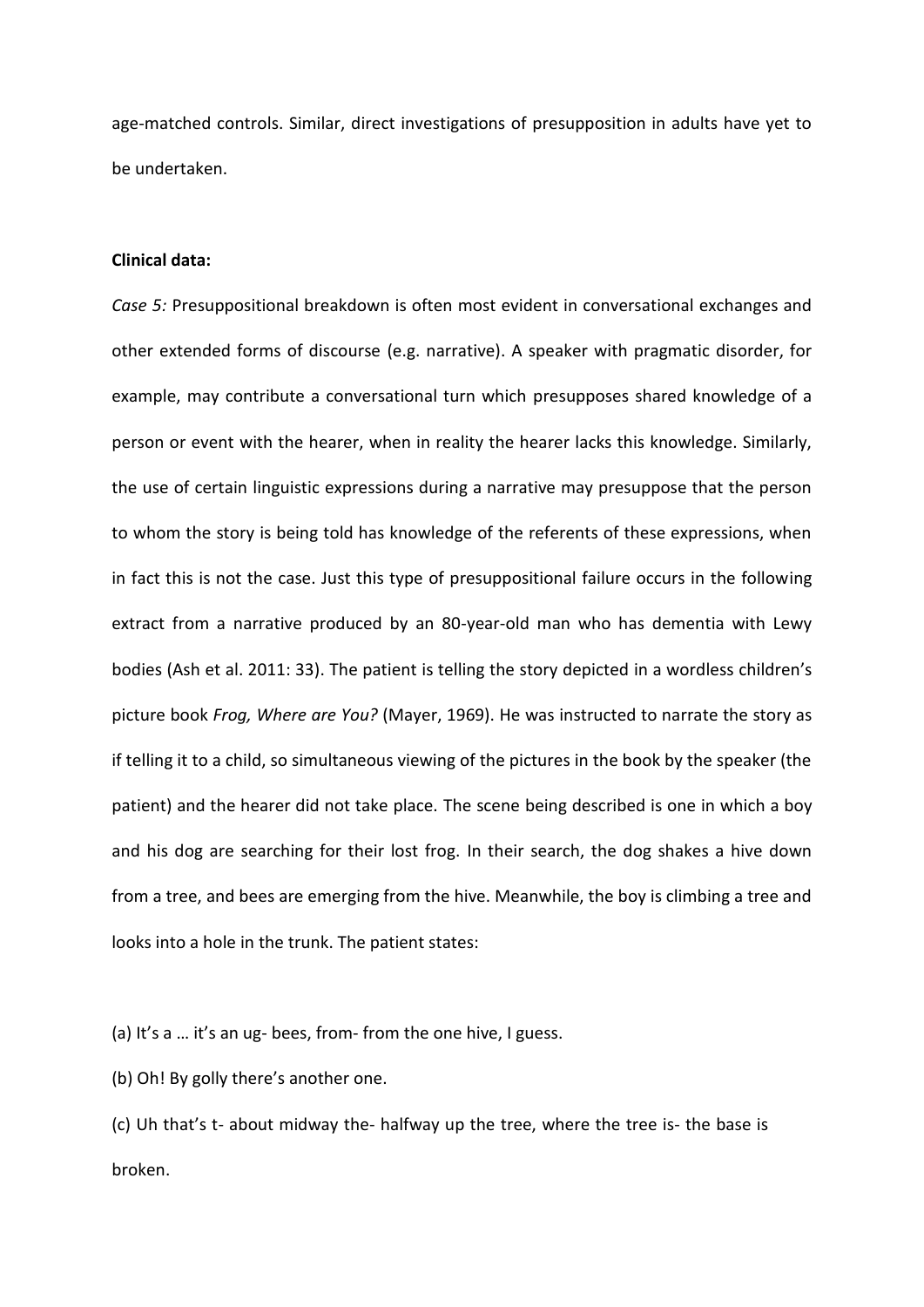In (c), the demonstrative pronoun 'that' refers to the boy who has climbed halfway up the tree. However, given that he has been newly introduced into the narrative, he should have nominal reference ('the boy'). Moreover, the tree that the boy is climbing is also new to the story and should therefore have an indefinite determiner ('a tree'). Both referential anomalies occur because the patient incorrectly assumes that the hearer knows who the boy is and that there is a tree in the depicted scenario. Moreover, he attempts to represent this knowledge as presuppositions of his utterance. These presuppositions fail because the hearer lacks the requisite knowledge of the referents of these expressions.

#### *3.4 Discourse features*

**Unit (a) Discourse cohesion:** The interpretation of the events in a story, or the steps in a set of instructions, requires that hearers and readers establish links across the individual utterances that comprise these narrative and procedural discourses. These links confer cohesion on a spoken or written text and allow hearers and readers to construct a representation of the meaning of a text. Halliday and Hasan (1976) identified the following five cohesive categories: reference, lexical, conjunctive, ellipsis and substitution. In reference, a personal pronoun may be used to refer to a person or thing referred to in preceding text (e.g. *Mrs Smith* went into town. *She* visited five shops). Lexical cohesion can be achieved through (i) repetition of a lexical item or (ii) use of a synonym or near-synonym:

(i) The ship took four hours to complete the voyage. Travellers found the voyage unpleasant. (ii) The ship took four hours to complete the voyage. Travellers found the journey unpleasant.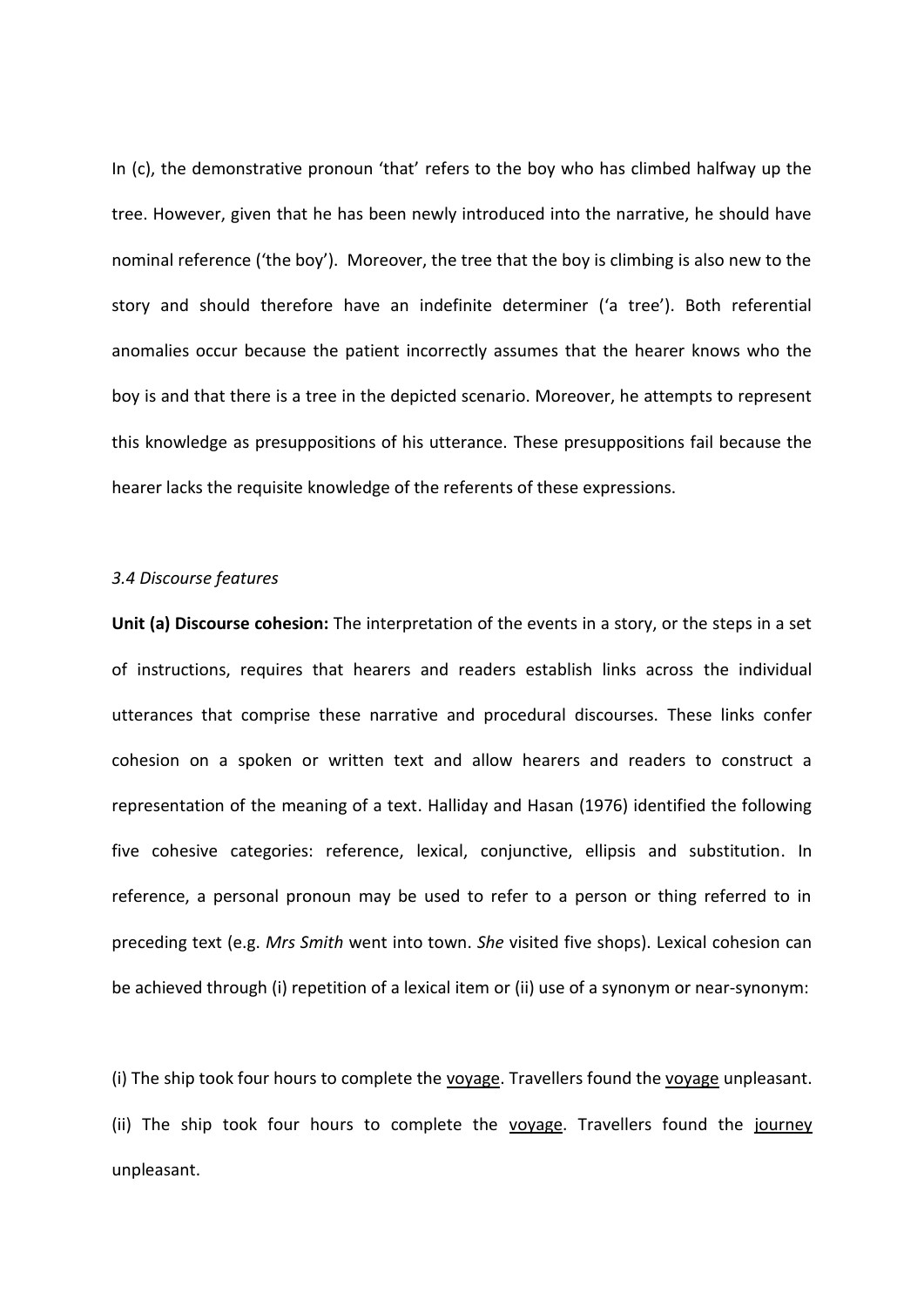A large range of conjunctions serve to link sentences including *and, but* (addition), *consequently* (causal-conditional) and *alternatively* (variation). In ellipsis, elements which are required by the grammatical rules of the language are omitted (e.g. Will anyone be having a dessert? Sally will, I'm sure). Finally, in substitution a word is substituted by another word which has the same structural function. For example, in the following exchange, 'one' substitutes 'a chocolate' and functions as a noun:

A: Would anyone like a chocolate?

B: I'll have one.

**Unit (b) Discourse coherence:** Where cohesion describes intersentential relations in a text, coherence captures that attribute of spoken and written texts that allows them to hold together or make sense as a whole. The individual utterances which comprise a story may exhibit good cohesion. Yet, the hearer or reader may be left with the impression that the individual components of the story do not come together in a way that sufficiently addresses the point of the story. In other words, a text can be cohesive but not coherent. No single linguistic feature bestows coherence on a text. Rather, the coherence of any text depends on a range of factors (see Cheng (2010) for discussion).

**Unit (c) Information management:** The amount of information or content that is conveyed through discourse can be determined by a range of measures including the number of content units, correct information units and propositions employed by the speaker or narrator (see section 6.2.4 in Cummings (2009) for discussion). A narrative that lacks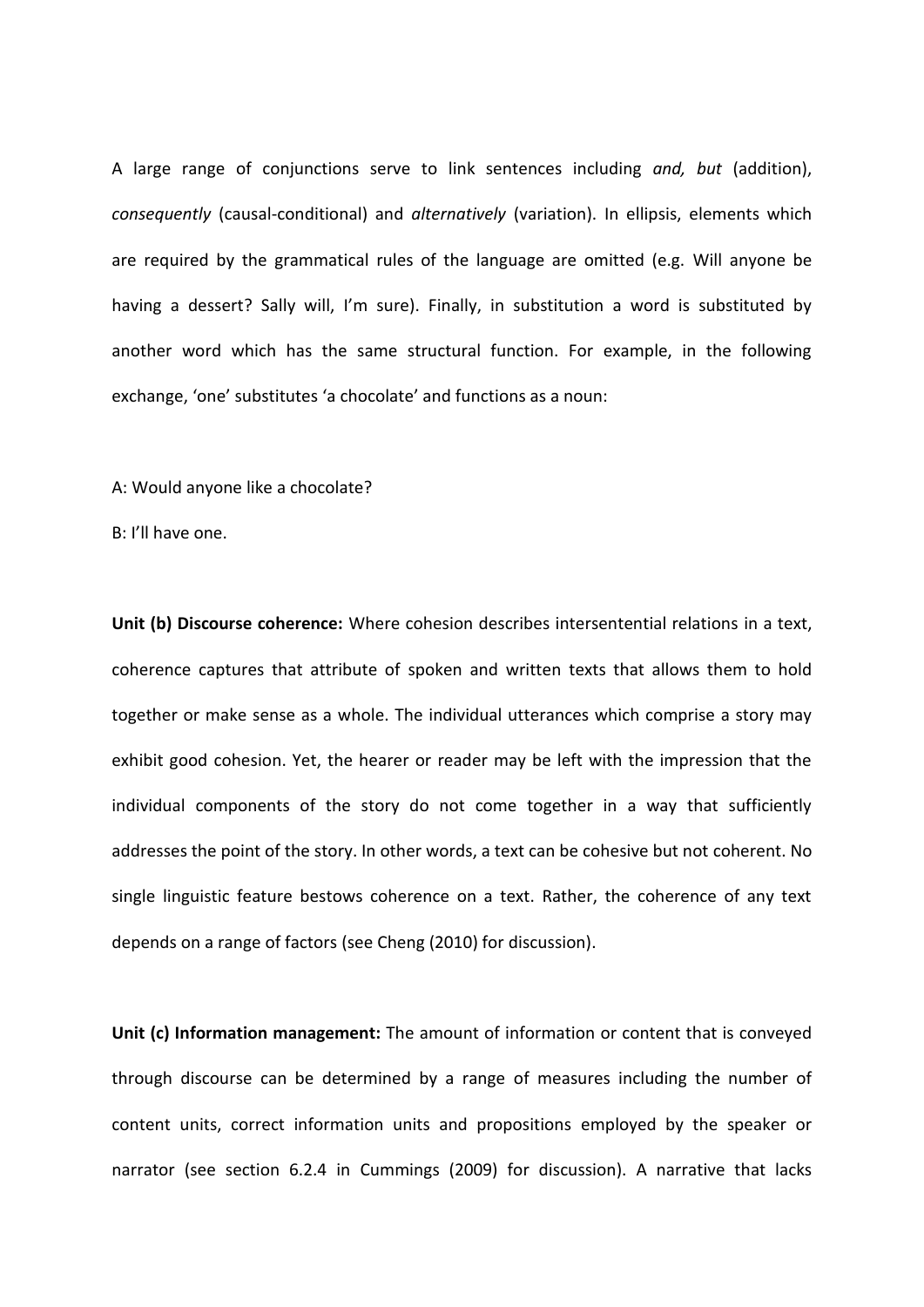content or is uninformative leaves the hearer with unanswered questions about the motivations and goals of the characters, the events that took place and much else besides. The impression that a narrative is uninformative or lacks content may arise for different linguistic reasons. It may be because a narrative is highly repetitive in nature or contains a large proportion of non-specific vocabulary.

**Unit (d) Topic management:** The management of topic in conversation is a complex pragmatic skill. It requires a speaker who is able to establish a topic that will be of interest to a hearer. Once established in conversation, a topic can only be developed to a certain level of detail before termination becomes necessary. Each of these stages in topic management is dependent on a close integration of cognitive and pragmatic skills as speakers attempt to tailor their selection and development of topics to the knowledge levels and interests of their conversational partners.

**Clinical descriptor:** Each of these discourse features has been the focus of clinical studies. Most clinical discourse studies have examined the production of narratives by speakers who have sustained a traumatic brain injury (TBI). Non-aphasic TBI speakers have been found to produce narratives that contain increased errors of cohesion and coherence, and which display poor organization of information and reduced information efficiency (Carlomagno et al., 2011; Marini et al., 2011). Problems with information content, and cohesive and coherent aspects of narrative production have also been reported in subjects with righthemisphere damage (Marini et al., 2005). Discourse deficits in clinical subjects are often unrelated to impairments of expressive language (Ellis et al., 2005).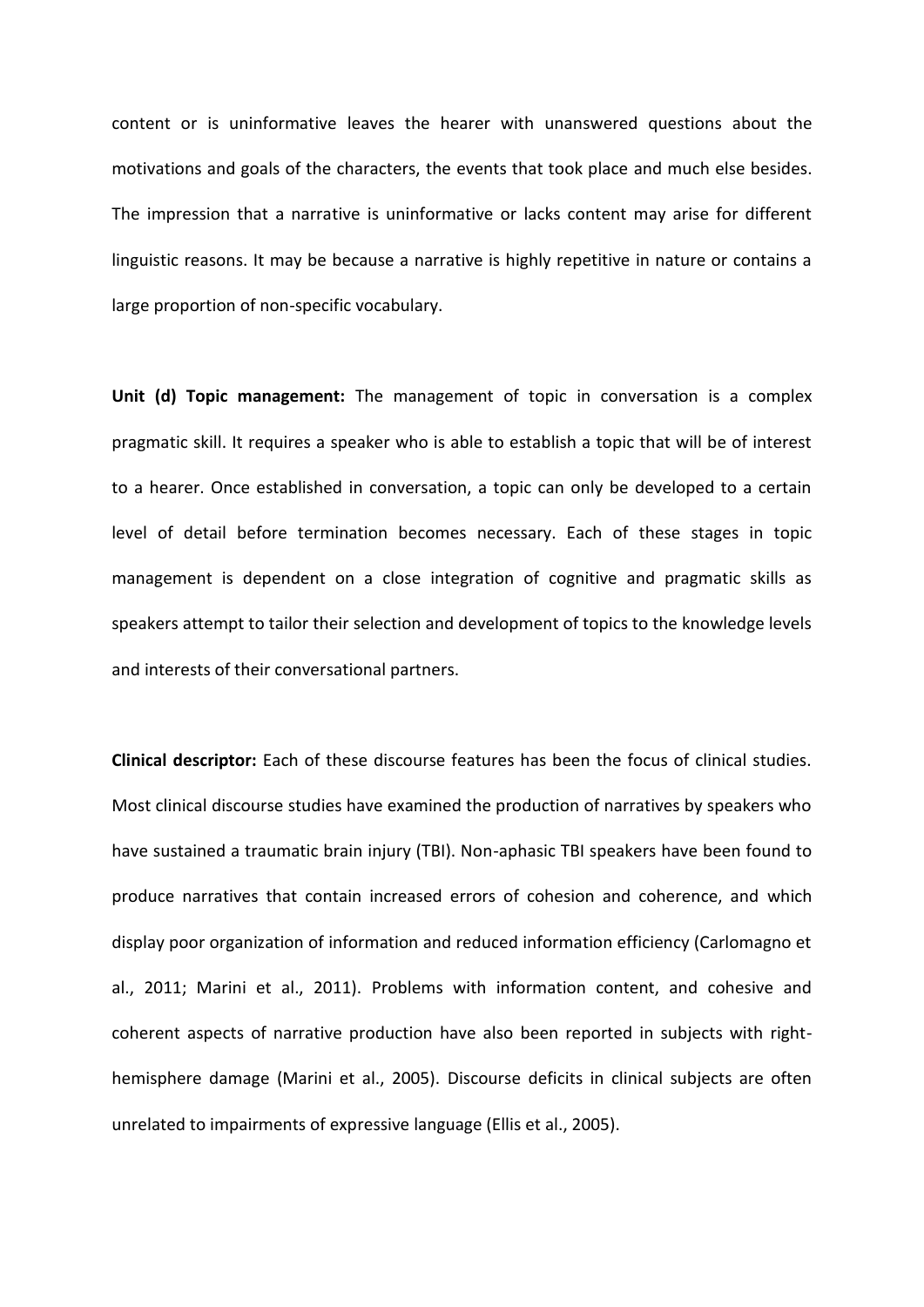#### **Clinical data:**

*Case 6:* The boy ('R') with specific language impairment in the following exchange was studied by Bliss et al. (1998). R demonstrates poor topic management skills during conversation with an examiner ('E'). R fails to develop a topic to any extent before leaving it for another topic. However, he eventually returns to the original topic. For example, the topics in R's first extended turn can be represented as follows: leg – toys – leg – bike. In R's second extended turn, his topic structure is similarly digressive: bike accident – death of grandmother – funeral – bike.

E: Two weeks ago I had to go to the hospital to have some x-rays taken. Have you ever been to the hospital?

R: Yeah, I had a X-ray because they they're checking on my leg and I was scared that I was going up there and they gave me a balloon and I went to um Toys 'R Us and gave me a toy but I never . . . . . I uh I just broke my leg and I just fall down on my bike because I got hurt and my Band-Aids on me. . . . put their off and I jumped out of my bike and I . . . I flied and then I jumped down.

#### E: You jumped down?

R: Uhuh, on the grass. . . . and I um our grandma um she died. She um she was getting older. Our grandma and she died and the uh funeral . . . My ma and dad went to the funeral and then Aunt Cindy was there too and we uh they um uh everybody was sad that um uh that died. . . .and on my birthday I went on my bike and I uh um . . . . I just jump on my bike and I just balance on my . . . . and I did it with uh I did do it with only my hands. I didn't do it without my hands and I uh um one hand too.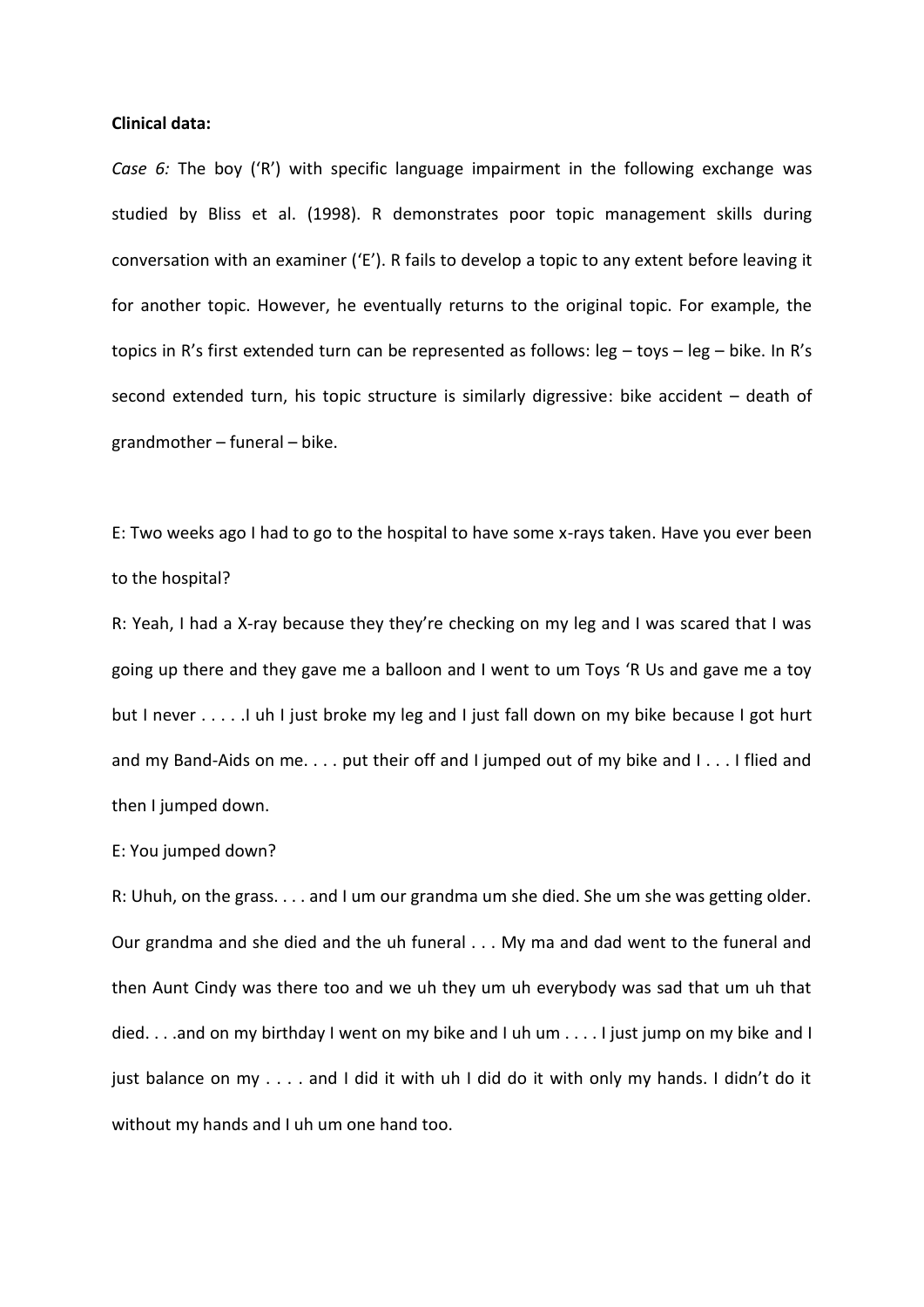#### **4. Teaching**

In my experience, the type of content outlined above is best taught through a combination of classroom activities and e-learning tasks. Each two-hour block of class time is divided equally into a structured (but interactive) lecture, and data analysis exercises which are completed within small groups. A lecture is the best context in which to introduce pragmatic concepts to students, and ensure reliable identification of these concepts across a range of utterances. There is a three-part structure to the lecture content in my pragmatics course (see section 3). Concepts are introduced and explained within a number of 'units'. These units present theoretical information in chunks which students can readily assimilate. At the end of the units relating to a particular concept, students are presented with an overview of the types of clients who experience difficulty with implicatures, speech acts and so on. This 'clinical descriptor' introduces students to the findings of research studies and provides important orientation to what will be the clinical application of their pragmatic knowledge. Students are then introduced to a series of clinical examples such as those presented in cases 1 to 6 above. This is the stage at which conceptual misunderstandings can be identified and rectified before they compromise students' ability to analyse clinical data with accuracy.

This structured approach to lectures pays dividends when the session turns to the completion of the data analysis exercises. These exercises use data from a range of clients with pragmatic disorders. The data is carefully selected to ensure that it illustrates the particular pragmatic concept(s) discussed in the lecture. Each of these exercises contains background information, so that students have a wider context for their analysis. This information might describe the communication history of a patient, the results of language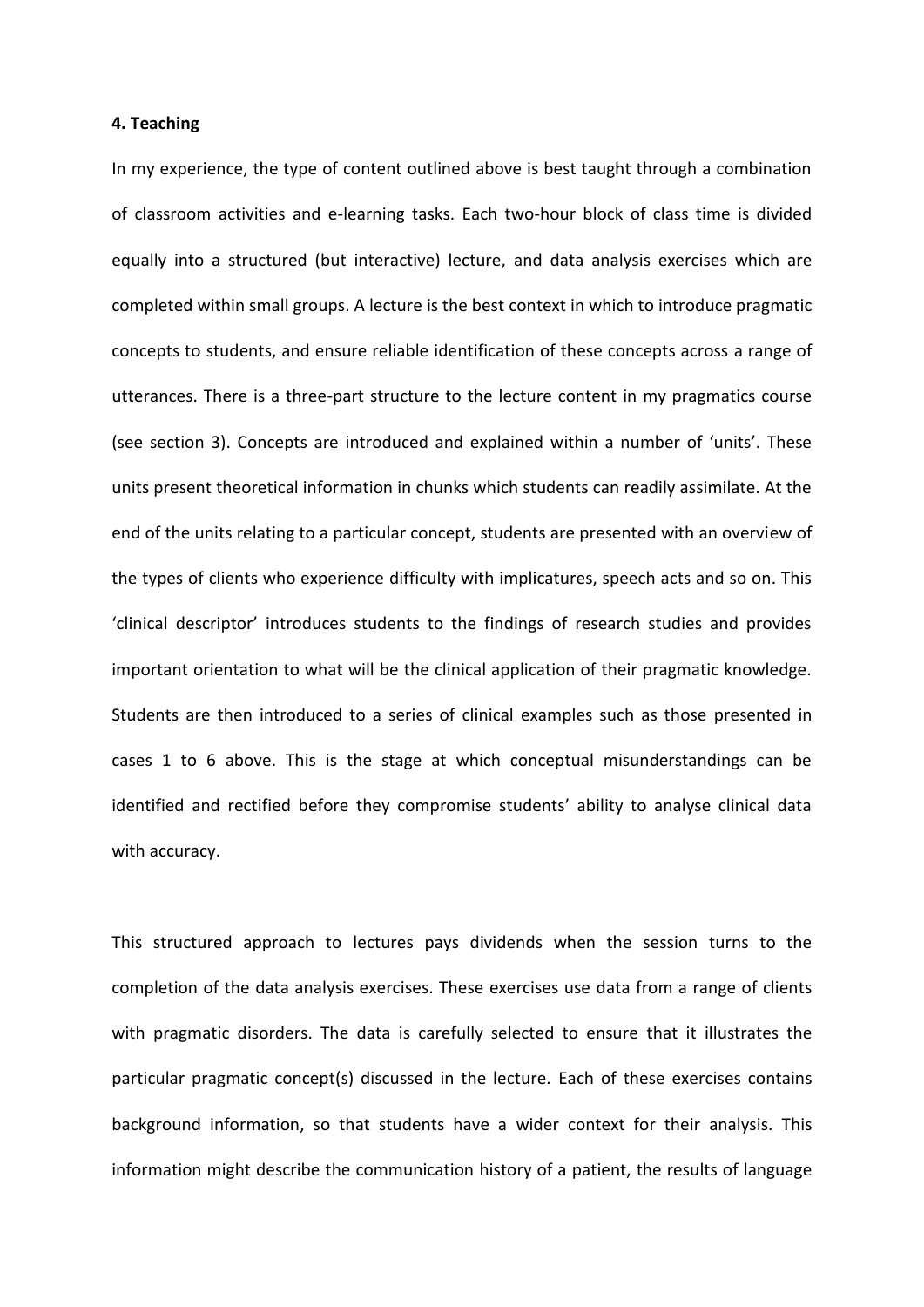and clinical assessments, a client's medical diagnosis and so on. Also, to guide students in their analysis of the data, each exercise poses five questions which the students must address. These questions are designed to focus the attention of students on significant aspects of the data, without denying them the opportunity to contribute original insights to the analysis. A sample data analysis exercise is shown in Box 8.1.

# **Box 8.1: Right-hemisphere language disorder**

# **Background:**

Speakers with right-hemisphere damage (RHD) experience language and communication problems which are quite unlike those found in clients with lefthemisphere damage (LHD). While speakers with LHD have impairments of structural language, most typically in the form of aphasia, clients with RHD often display intact structural language and marked deficits in pragmatic and discourse skills.

# **Data:**

The following extract is taken from Abusamra et al. (2009: 77-78). It is a dialogue between an examiner (E) and a male patient (P) with RHD. The patient has been asked to explain the meaning of one of the metaphors from the Protocole Montréal d'Evaluation de la Communication (Joanette et al., 2004).

E: What does this phrase mean: My friend's mother-in-law is a witch?

P: Let's change also one word: My son-in-law's mother-in-law is a witch?

E: And so what does it mean?

P: I know she is a person who hasn't had a pleasant life, throughout her marriage. That…that she's about to be separated from her husband; I'm referring to the mother-in-law of my son-in-law (ha, ha, ha)

E: OK it's not important – it's the same.

P: Certainly! The mother-in-law of my son-in-law. The mother-in-law of my son-inlaw is a witch!

E: What does being a witch mean?

P: Because the woman is separated, because all her life she has criticized her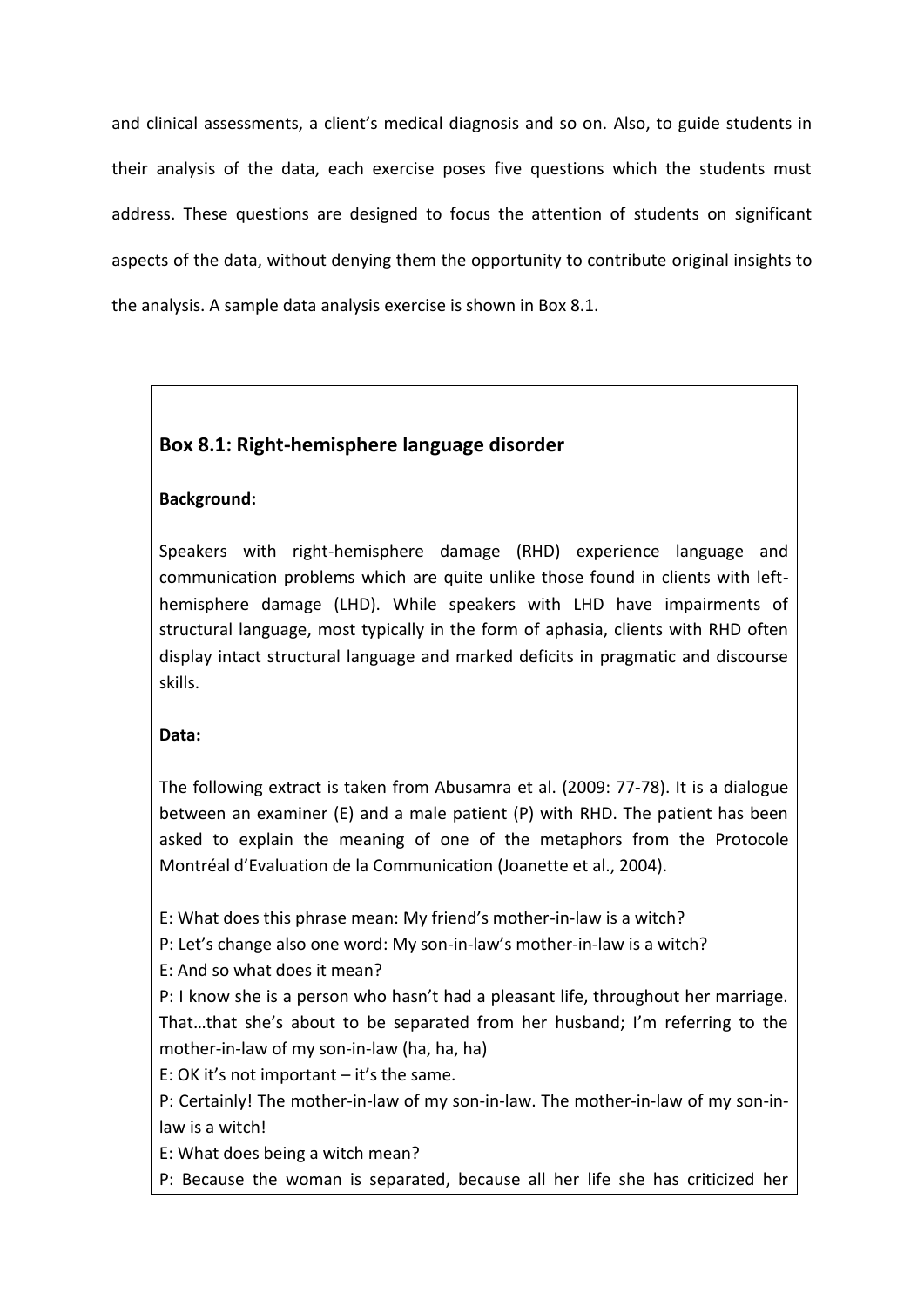husband for the way he is; only seen in his defects, who has kept his daughter all her life under a glass bell and she's now a poor lady because she can't find the fiancé her mother would like.

E: So what does witch mean, then?

P: What does it specifically mean? It means being tied down to religious sects, to religions, to umbanda…who knows, there are so many.

E: So therefore, "The mother-in-law of my son-in-law is a witch". Does it mean the mother-in-law of my friend practices black magic? And the mother-in-law of my friend has many brooms and she is also a bad person an rude?

P: It's absolutely clear. My friend's mother-in-law has many brooms…no! My friend's mother-in-law practices black magic.

# **Questions:**

(1) Humour is an important aspect of pragmatic language use. Does this client make appropriate use of humour in his exchange with the examiner? Use data from the exchange to support your answer.

(2) Clients with right-hemisphere language disorder often produce egocentric discourse. Is there any evidence of this in the above exchange?

(3) How would you characterize P's understanding of the metaphor presented to him? Use data from the exchange to support your answer.

(4) Does P display any awareness that his interpretation of the examiner's metaphor may not be accurate?

(5) How would you characterize P's use of referring expressions? Use data from the exchange to support your answer.

E-learning is used extensively in the type of pragmatics course I have described in this chapter. There are many resources available to students on my university's virtual learning environment. Chief amongst them is a series of worksheets which follow the lecture content of the course on a weekly basis. These worksheets are available as Word and PDF documents. However, they have also been built into a self-test facility within the virtual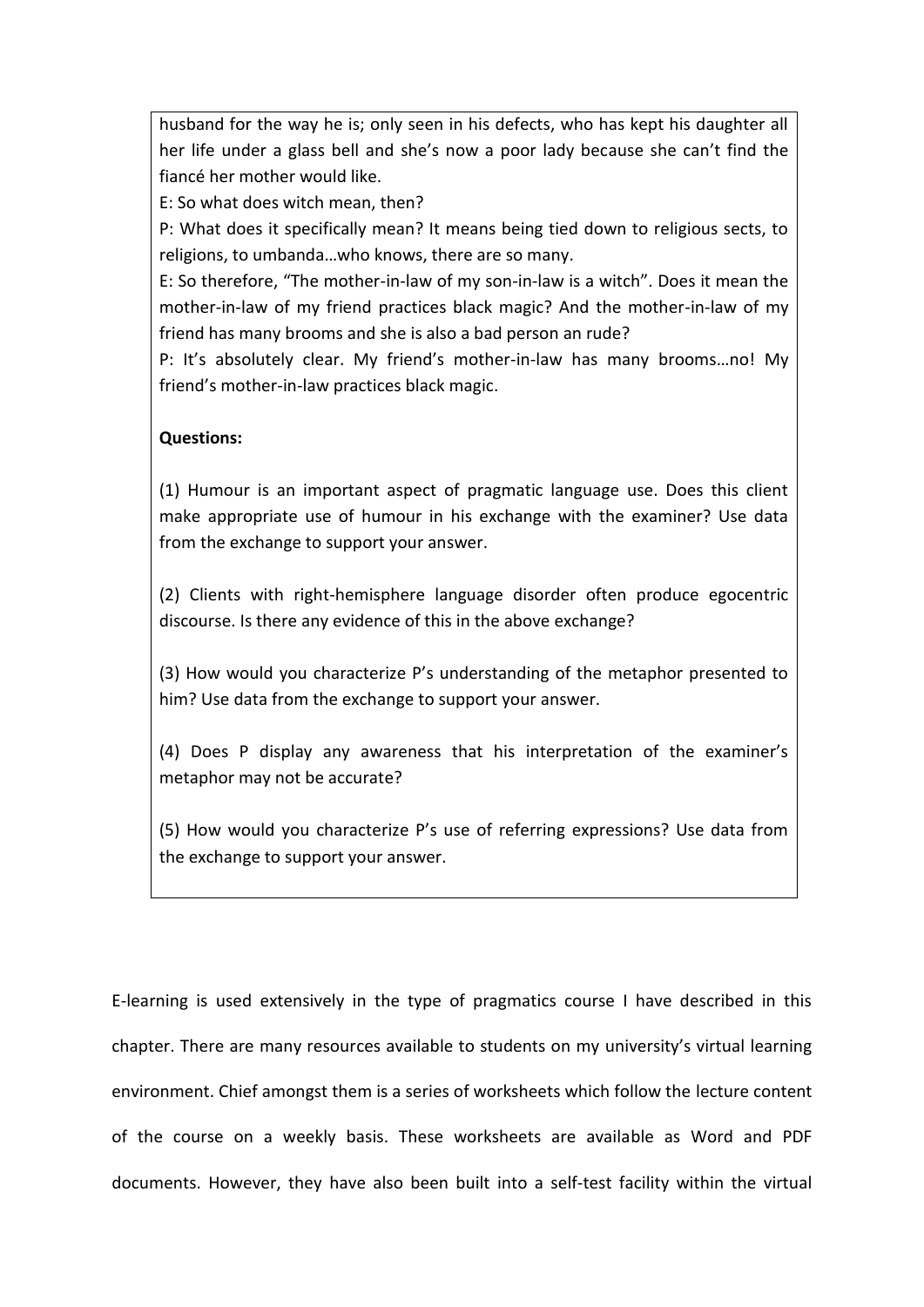learning environment. This facility allows students to attempt questions and receive immediate feedback on their answers. Students can log their results and I can also view their performance. The questions have in many cases a multiple-choice format. However, other questions require students to complete blank spaces in sentences from a choice of five possible answers, or indicate if statements are true or false. These questions are designed to target specific aspects of students' knowledge of pragmatic concepts and disorders. They are undertaken by students following the lecture to which they relate and must be completed prior to attendance at the next class. In module evaluation questionnaires, students are generally positive about the role played by this facility in their learning. While acknowledging that the questions are challenging, they also state that they are excellent preparation for the assessments in the course.

### **5. Assessment**

The pragmatics course I have described in this chapter makes use of formative and summative assessment. In terms of summative assessment, the course is assessed by means of a two-hour formal examination and a 3,000-word data analysis exercise. Both components are equally weighted, which ensures that students who have strengths in a particular area (e.g. recall of information during an exam) are not placed at an unfair advantage. This weighting also reflects the importance attached in the course to knowledge of pragmatic concepts and theories *and* the application of this knowledge to pragmatic disorders in clients. The examination contains 60 short-answer questions. These questions have the same format (e.g. multiple-choice questions) as those which students complete in the weekly worksheets. The worksheets, therefore, function as a type of formative assessment, as students are able to monitor their performance and receive feedback. The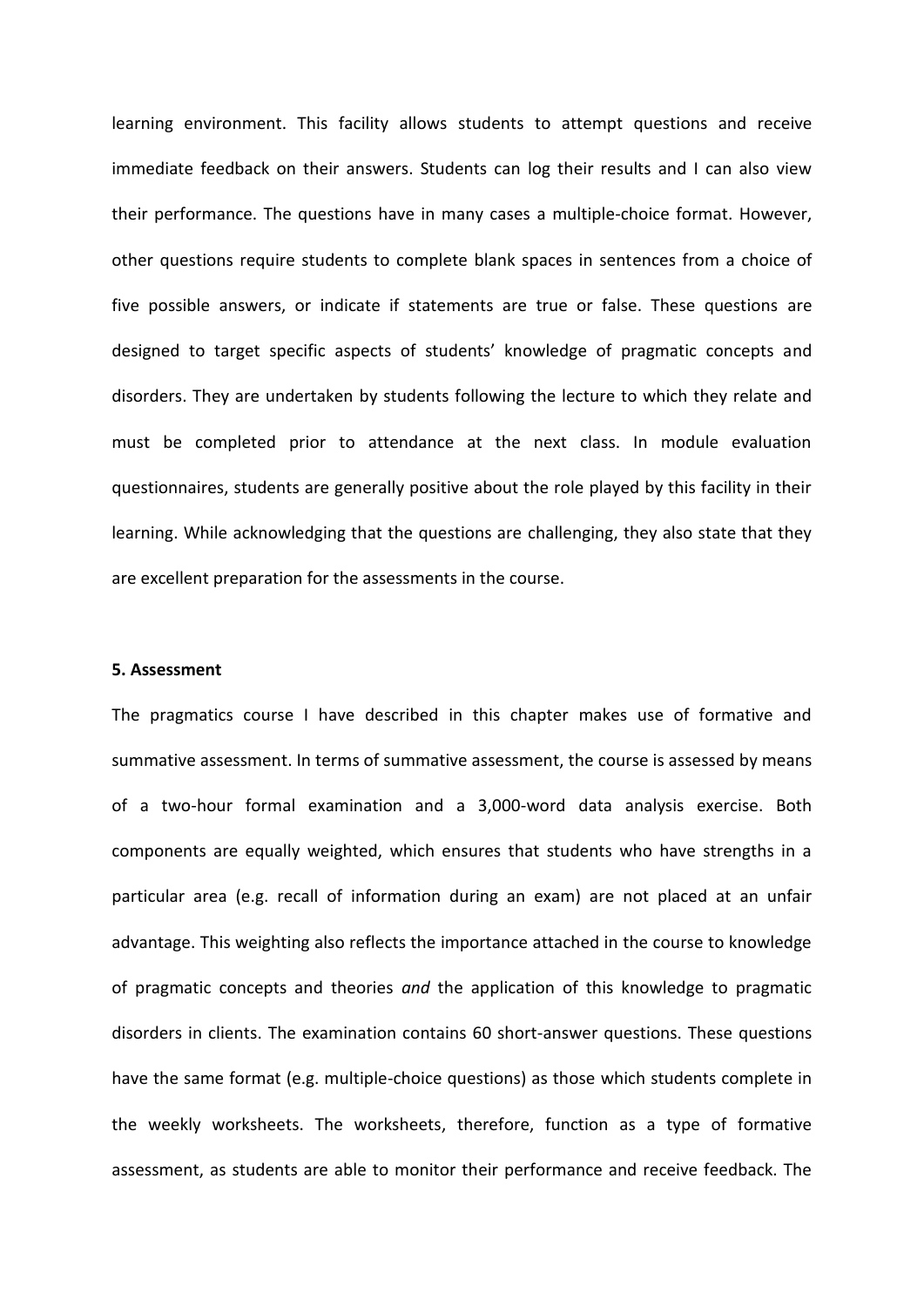examination has two sections. In section A, questions target students' understanding and knowledge of pragmatic concepts and theories. In section B, questions assess students' knowledge of pragmatic disorders in a range of clinical groups. Sample questions are shown in Box 8.2, with others also available on the website which accompanies this volume.

# **Box 8.2: Examination questions**

# **Section A: Pragmatic concepts**

(1) The utterance *Jill is unpleasant but popular* generates an implicature that it was not expected that Jill would be popular. Which of the following terms captures the implicature generated by this utterance?

- (a) generalised conversational implicature
- (b) scalar implicature
- (c) particularised conversational implicature
- (d) conventional implicature
- (e) nonverbal implicature

(2) The utterance *She regretted leaving her job* presupposes that she left her job. Which of the following terms describes the linguistic feature which triggers this presupposition?

- (a) change-of-state verb
- (b) iterative expression
- (c) cleft construction
- (d) factive verb
- (e) definite description

# **Section B: Pragmatic disorders**

(3) Clients with schizophrenia are poor at processing aspects of context. In view of this, which of the following implicatures is most vulnerable to impairment in schizophrenia?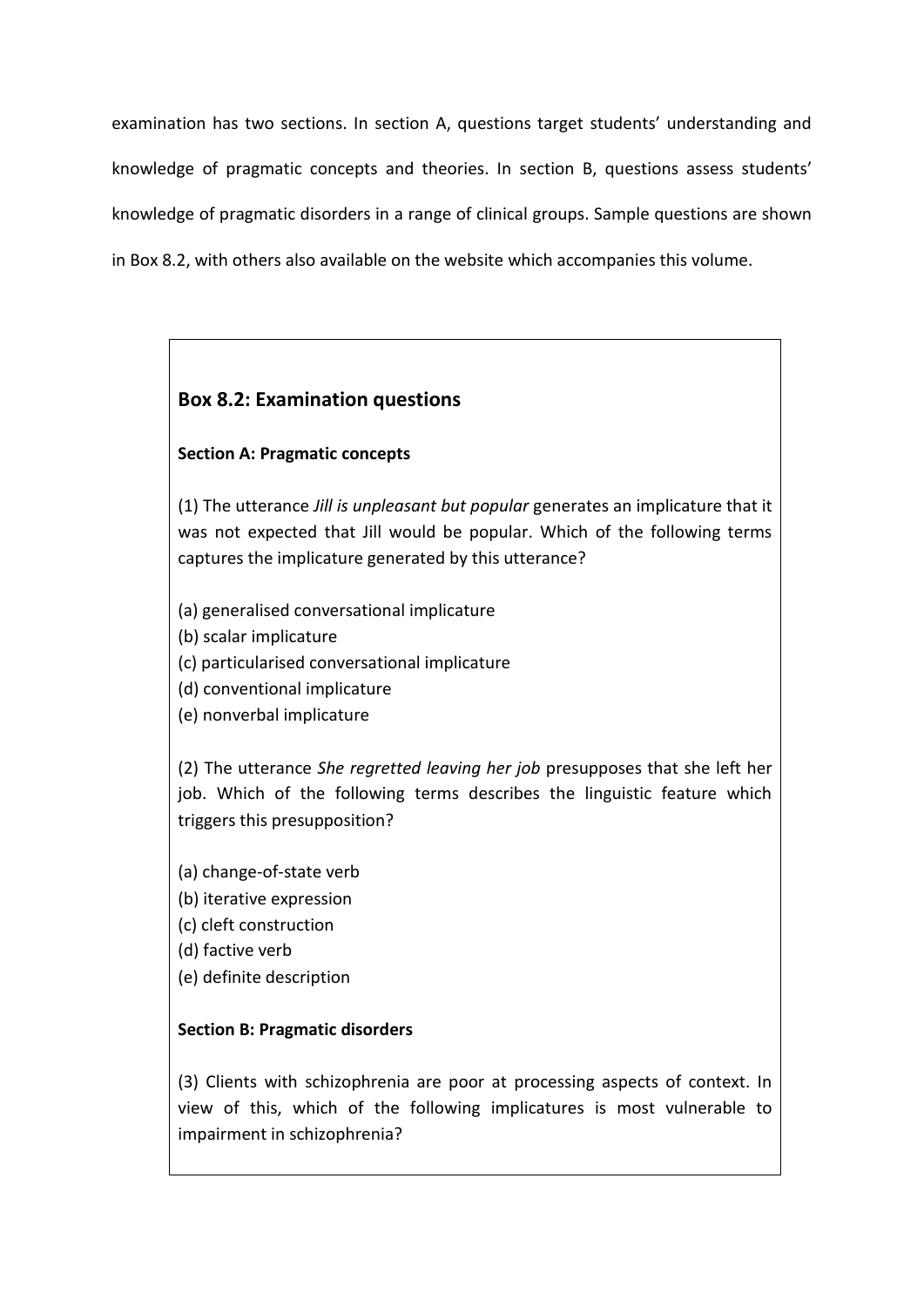(a) generalised conversational implicature

(b) scalar implicature

(c) particularised conversational implicature

(d) conventional implicature

(e) nonverbal implicature

(4) Clients who sustain a traumatic brain injury (TBI) often experience problems with discourse cohesion. Which of the following behaviours constitutes a problem with discourse cohesion?

(a) The client with TBI produces uninformative verbal output.

(b) The client with TBI fails to use anaphoric reference during narrative production.

(c) The client with TBI does not recover the implicature of a speaker's utterance.

(d) The client with TBI fails to observe politeness constraints in conversation.

(e) The client with TBI misses the illocutionary force of an utterance.

In the data analysis exercise, students are given a choice of four extracts of unseen data. Two of these extracts relate to pragmatic disorders in children, and two concern pragmatic disorders in adults. The data sets are presented like the sample exercise shown in Box 8.1. The analysis is written up in a 3,000-word report, which also includes sections on the clinical features of the disorder (e.g. brain pathology in the dementias). In their analysis, students must address the five questions which accompany each set of data.

# **6. Pitfalls**

There are a number of difficulties which lecturers may encounter when teaching pragmatics to SLT students. An awareness of these difficulties may help lecturers avoid them from the outset. They are: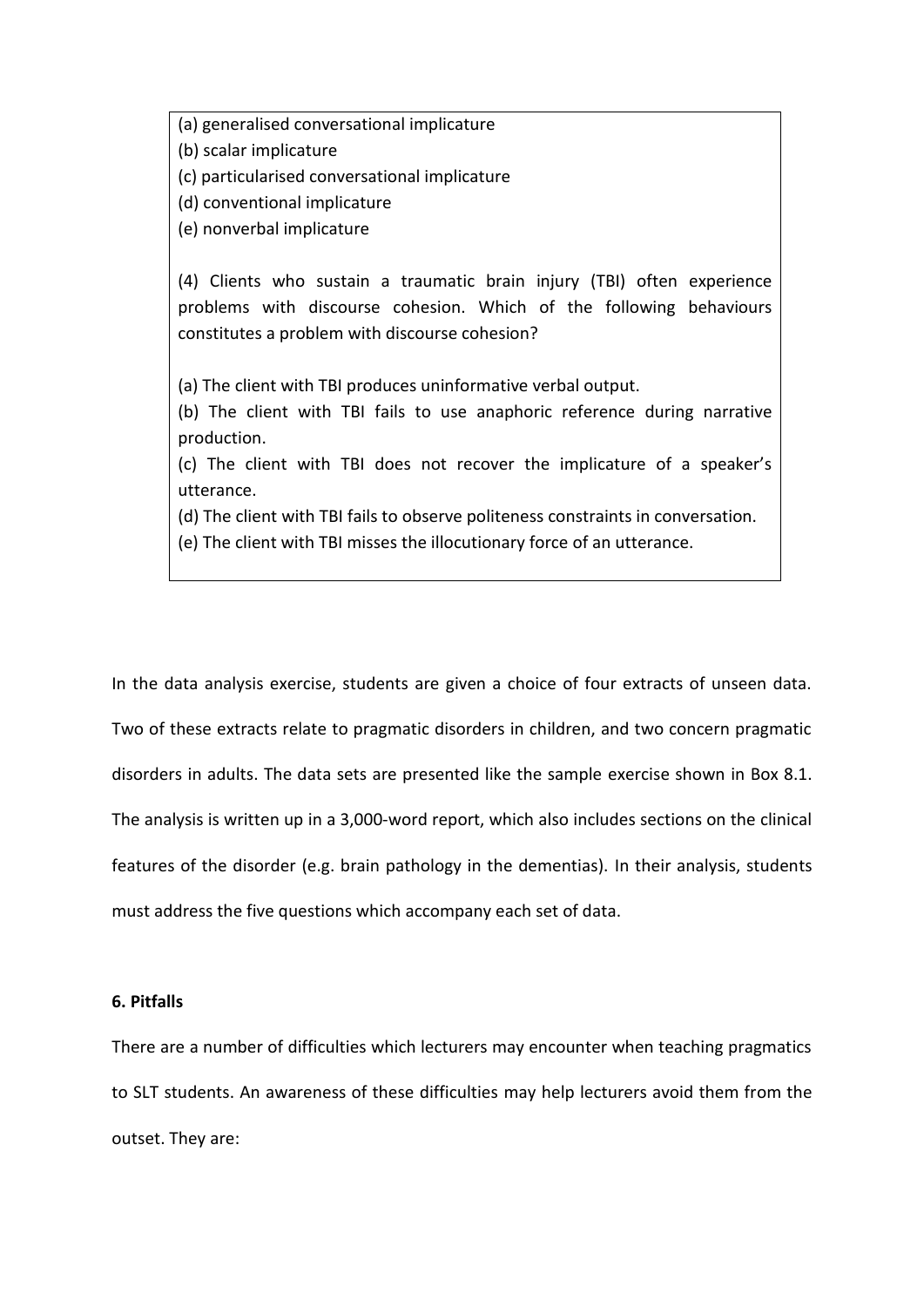(1) *Conceptual misunderstanding* – Students find some pragmatic concepts more difficult to grasp than others. This is particularly true in the case of pragmatic presupposition which is frequently confused with the entailments of an utterance. The utterance *The explorer managed to scale the mountain* presupposes that the explorer *tried* to scale the mountain, but also entails that he *did* scale the mountain. Students need to be given 'rules of thumb' which help them distinguish pragmatic concepts. In the case of presupposition, this could be that only presuppositions survive negation.

(2) *Erroneous analysis* – When exposed to clinical data for the first time, students may commit a number of standard errors. They may describe the data in a general rather than a specific way, they may fail to use pragmatic terminology, they may overlook significant features of the data, and they may misapply concepts. These problems are usually the consequence of inadequate theoretical preparation before clinical data is introduced. If these problems occur in more than isolated cases, it is a sign that the lecturer needs to take a step back and do further explanatory work in order to consolidate students' knowledge.

(3) *Clinical relevance* – In many respects, the greatest pitfall for the lecturer who teaches pragmatics to SLT students is ensuring the clinical relevance of the course. More often than not, lecturers who deliver such a course have a disciplinary background in linguistics which does not include the study of language pathology. This makes it difficult for them to adapt a standard pragmatics course to the specific learning needs of SLT students. One way to circumvent this problem would be for linguistics lecturers to collaborate closely with clinical colleagues in the design and delivery of a pragmatics course. Resources permitting, this might take the form of two lecturers jointly teaching students, with each contributing their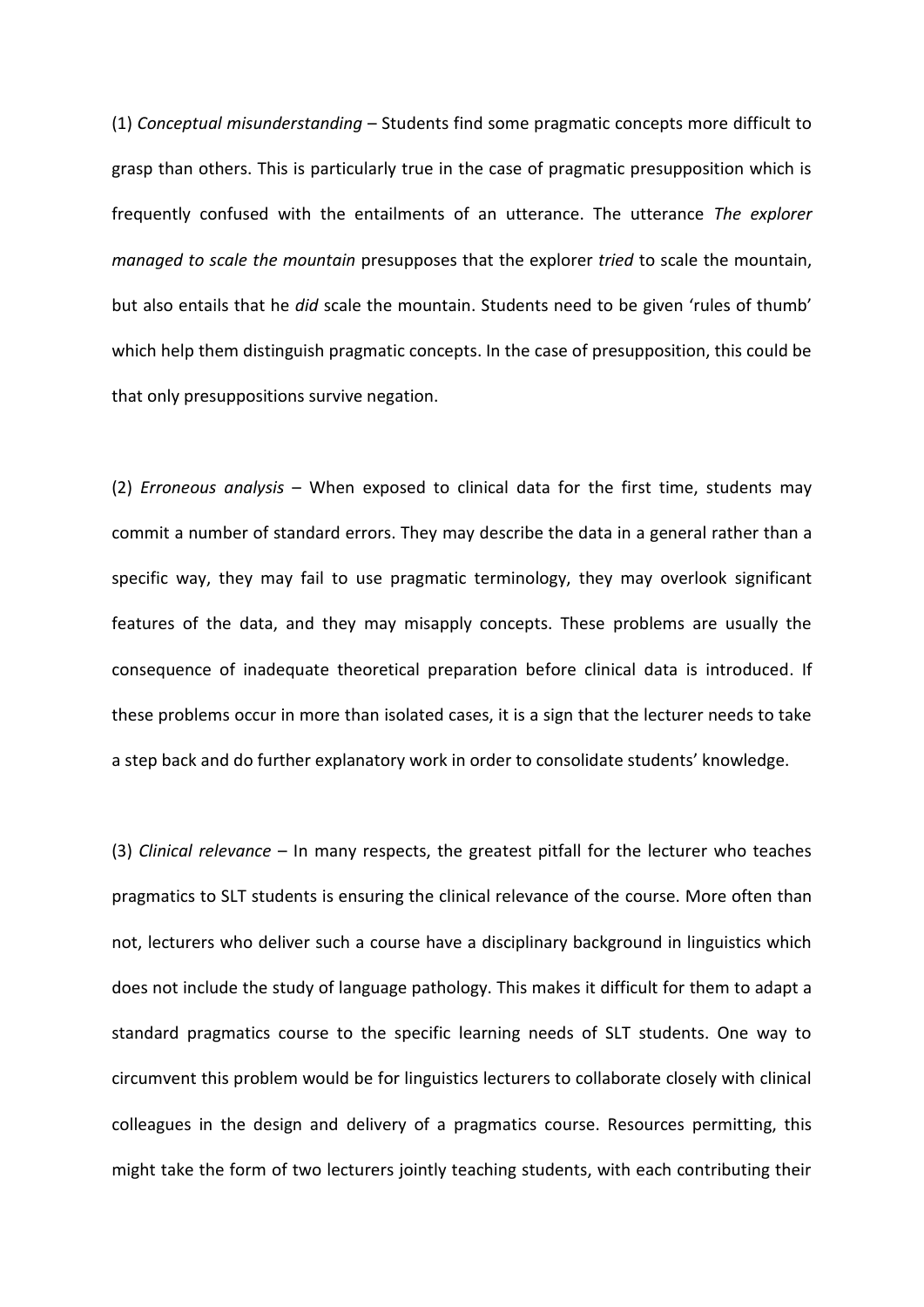specific expertise. In the absence of a collaborative approach to teaching or some equivalent, SLT students are likely to query the relevance of the course to their clinical needs.

## **7. Conclusion**

Teaching pragmatics to SLT students presents a number of unique challenges for lecturers. These challenges all emanate from the fact that lecturers are not merely aiming to impart to students theoretical knowledge of a linguistic discipline. Rather, they are also aiming to equip students with the analytical and other skills that are needed to apply this knowledge to pragmatic disorders. This further goal is often not easily fulfilled by lecturers whose disciplinary background may not equip them to know how pragmatic impairments manifest in clients with a range of clinical conditions. This additional step is also difficult for students who must assimilate complex conceptual distinctions and then learn to apply them to an analysis of pragmatic disorders. The key element in smoothing this transition between theoretical knowledge and the development of skills of practical analysis is to embed clinical data in all aspects of the content and delivery of a pragmatics course. It is hoped that this chapter may provide lecturers with some guidance on how this can best be achieved.

## **REFERENCES**

Abbeduto, L., Short-Meyerson, K., Benson, G., Dolish, J. and Weissman, M. (1998) 'Understanding referential expressions in context: Use of common ground by children and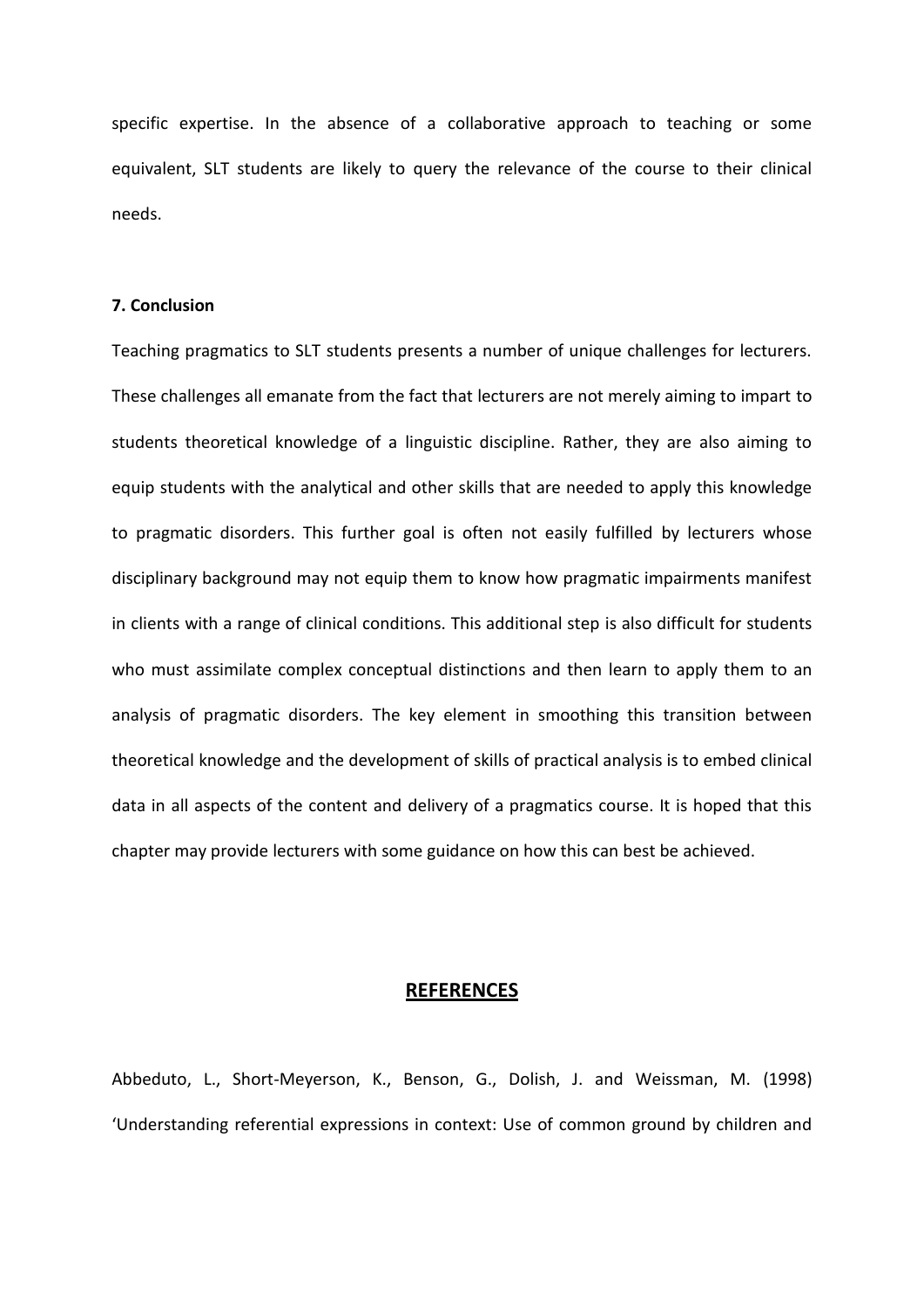adolescents with mental retardation', *Journal of Speech, Language, and Hearing Research*, 41 (6): 1348-62.

Abusamra, V., Côté, H., Joanette, Y. and Ferreres, A. (2009) 'Communication impairments in patients with right hemisphere damage', *Life Span and Disability*, 12 (1): 67-82.

Ash, S., McMillan, C., Gross, R.G., Cook, P., Morgan, B., Boller, A., Dreyfuss, M., Siderowf, A. and Grossman, M. (2011) 'The organization of narrative discourse in Lewy body spectrum disorder', *Brain and Language*, 119 (1):30-41.

Austin, J.L. (1962) *How to Do Things with Words*, Oxford: Clarendon Press.

Bara, B.G. (2010) *Cognitive Pragmatics: The Mental Processes of Communication*, Cambridge, MA: MIT Press.

Bliss, L.S., McCabe, A. and Miranda, A.E. (1998) 'Narrative assessment profile: Discourse analysis for school-age children', *Journal of Communication Disorders*, 31 (4): 347-363.

Carlomagno, S., Giannotti, S., Vorano, L. and Marini, A. (2011) 'Discourse information content in non-aphasic adults with brain injury: A pilot study', *Brain Injury*, 25 (10): 1010- 1018.

Cheng, W. (2010) 'Discourse coherence', in L. Cummings (ed.), *The Routledge Pragmatics Encyclopedia*, London, New York: Routledge, 122-123.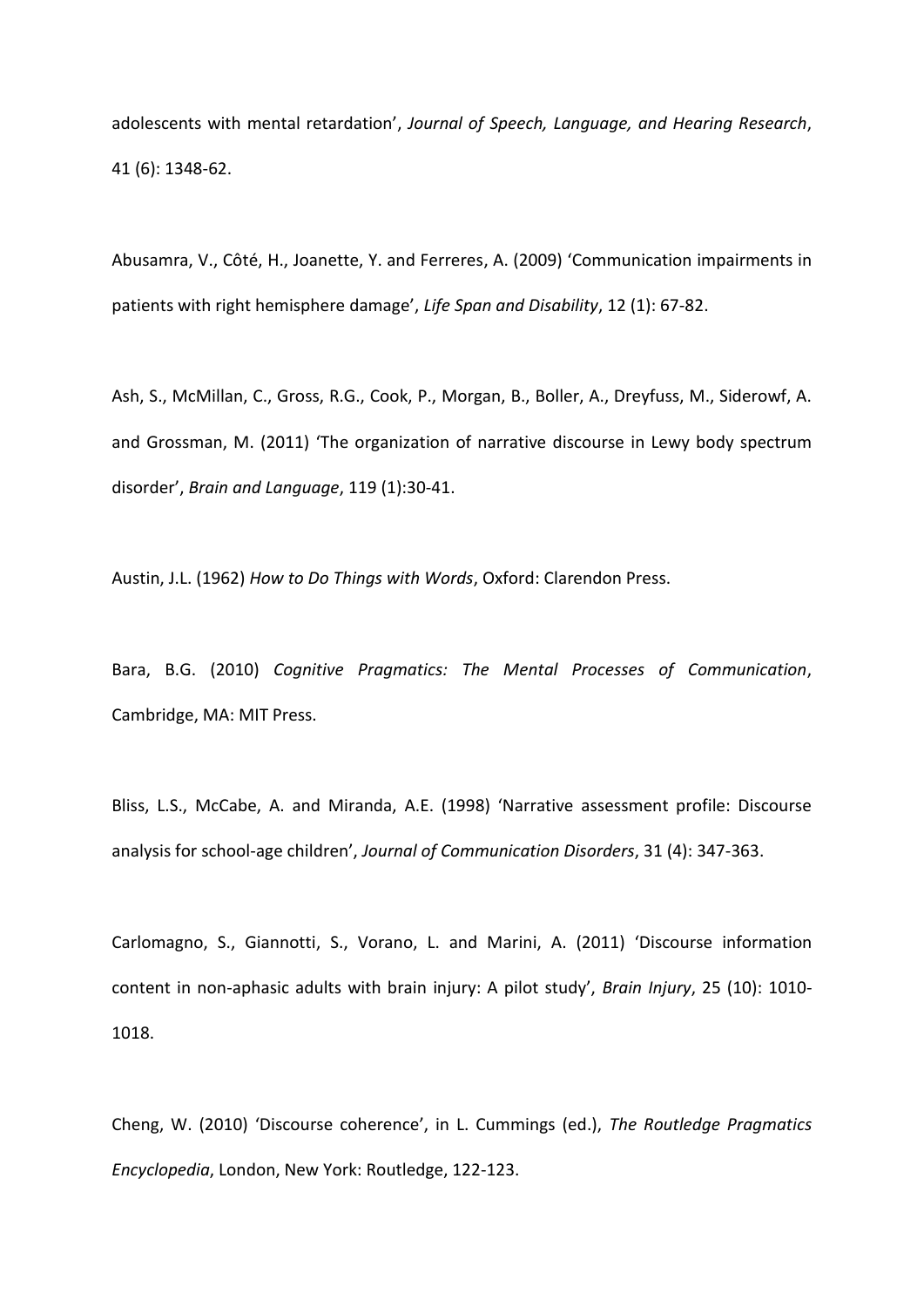Corcoran, R. and Frith, C.D. (1996) 'Conversational conduct and the symptoms of schizophrenia', *Cognitive Neuropsychiatry*, 1 (4): 305-318.

Cummings, L. (2005) *Pragmatics: A Multidisciplinary Perspective*, Edinburgh: Edinburgh University Press.

Cummings, L. (2009) *Clinical Pragmatics*, Cambridge: Cambridge University Press.

Cummings, L. (2012) 'Theorising context: The case of clinical pragmatics', in R. Finkbeiner, J. Meibauer & P. Schumacher (eds), *What is Context? Theoretical and Experimental Evidence*, Amsterdam: John Benjamins, 55-80.

Cummings, L. (2013a) 'Clinical pragmatics and theory of mind', in A. Capone, F. Lo Piparo and M. Carapezza (eds.), *Perspectives on Pragmatics and Philosophy*, Dordrecht: Springer.

Cummings, L. (2013b) 'Pragmatic disorders and theory of mind', in L. Cummings (ed.), *Cambridge Handbook of Communication Disorders*, Cambridge: Cambridge University Press.

Cummings, L. (2014) *Pragmatic Disorders*, Dordrecht: Springer.

Drummond, S.S. and Simmons, T.P. (1995) 'Linguistic performance of female aphasic adults during group interaction', *Journal of Neurolinguistics*, 9 (1): 47-54.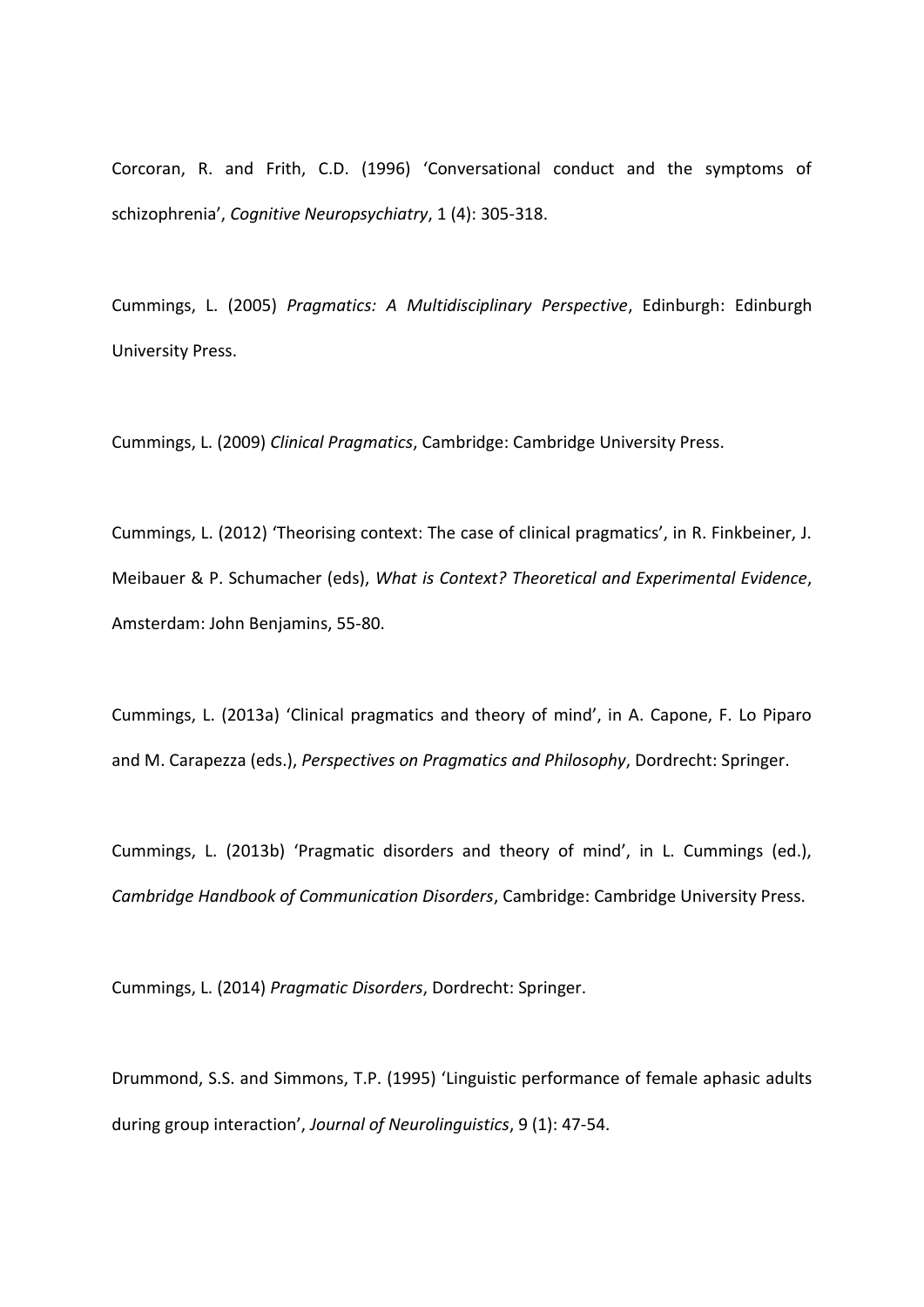Eisele, J.A., Lust, B. and Aram, D.M. (1998) 'Presupposition and implication of truth: Linguistic deficits following early brain lesions', *Brain and Language*, 61 (3): 376-394.

Ellis, C., Rosenbek, J.C., Rittman, M.R. and Boylstein, C.A. (2005) 'Recovery of cohesion in narrative discourse after left-hemisphere stroke', *Journal of Rehabilitation Research and Development*, 42 (6): 737-746.

Grice, H.P. (1975) 'Logic and conversation', in P. Cole and J.L. Morgan (eds.), *Syntax and Semantics. Volume 3: Speech Acts*, New York: Academic Press, 41-58.

Halliday, M.A.K. and Hasan, R. (1976) *Cohesion in English*, London: Longman.

Joanette, Y., Ska, B. and Côté, H. (2004) *Protocole Montréal d'Evaluation de la Communication (MEC)*, Isbergues, France: Ortho-Edition.

Kasher, A., Batori, G., Soroker, N., Graves, D. and Zaidel, E. (1999) 'Effects of right- and lefthemisphere damage on understanding conversational implicatures', *Brain and Language*, 68 (3): 566-590.

Loukusa, S., Leinonen, E., Jussila, K., Mattila, M.-L., Ryder, N., Ebeling, H. and Moilanen, I. (2007) 'Answering contextually demanding questions: Pragmatic errors produced by children with Asperger syndrome or high-functioning autism', *Journal of Communication Disorders*, 40 (5): 357-381.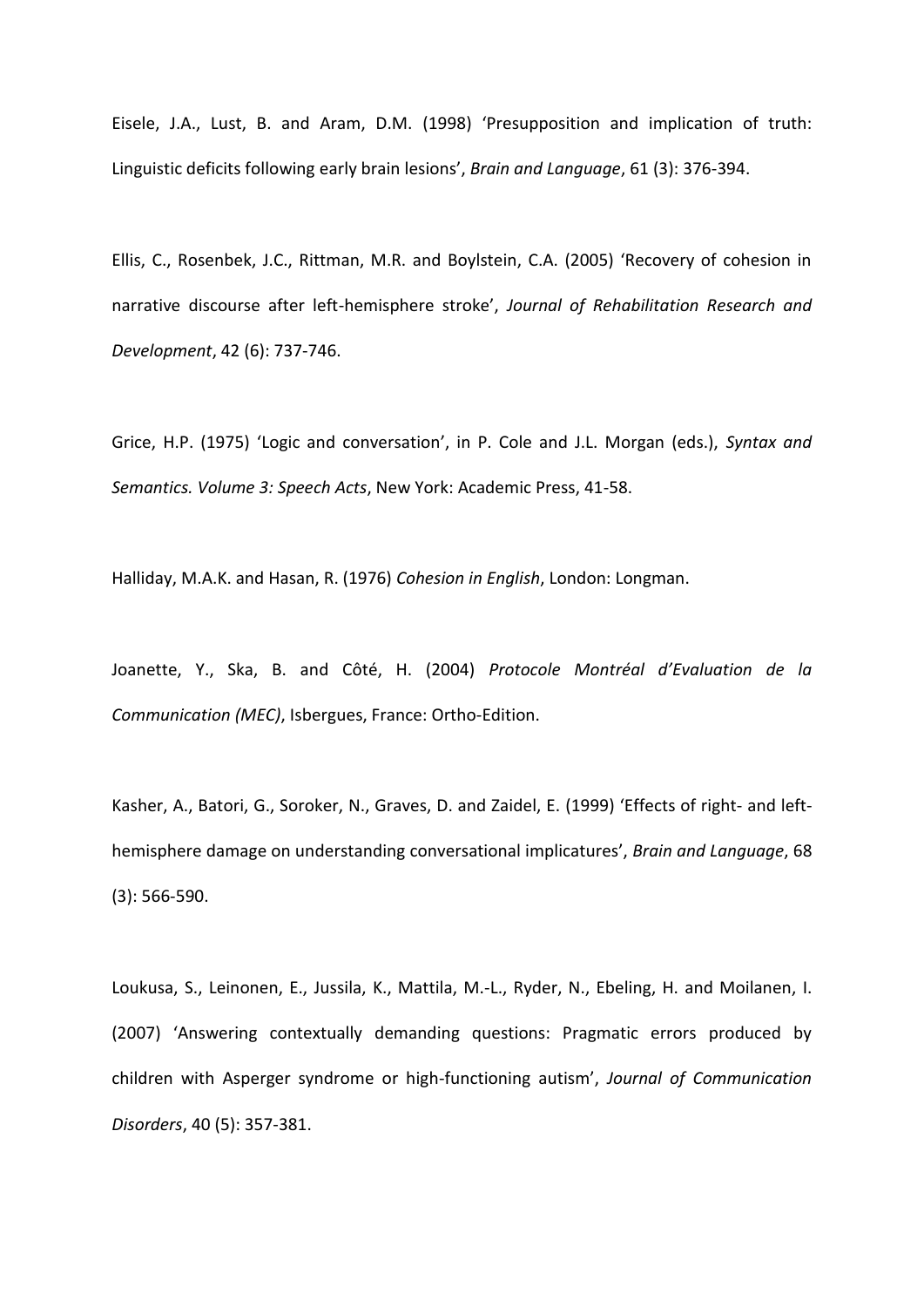Marini, A., Carlomagno, S., Caltagirone, C. and Nocentini, U. (2005) 'The role played by the right hemisphere in the organization of complex textual structures', *Brain and Language*, 93 (1): 46-54.

Marini, A., Galetto, V., Zampieri, E., Vorano, L., Zettin, M. and Carlomagno, S. (2011) 'Narrative language in traumatic brain injury', *Neuropsychologia*, 49 (10): 2904-2910.

Mayer, M. (1969) *Frog, Where Are You?*, New York: Penguin Books.

McDonald, S. and Pearce, S. (1998) 'Requests that overcome listener reluctance: Impairment associated with executive dysfunction in brain injury', *Brain and Language*, 61 (1): 88-104.

McCabe, P.J., Sheard, C. and Code, C. (2008) 'Communication impairment in the AIDS dementia complex (ADC): A case report', *Journal of Communication Disorders*, 41 (3): 203- 222.

Pijnacker, J., Hagoort, P., Buitelaar, J., Teunisse, J.-P. and Geurts, B. (2009) 'Pragmatic inferences in high-functioning adults with autism and Asperger syndrome', *Journal of Autism and Developmental Disorders*, 39 (4): 607-618.

Prinz, P.M. (1980) 'A note on requesting strategies in adult aphasics', *Journal of Communication Disorders*, 13 (1): 65-73.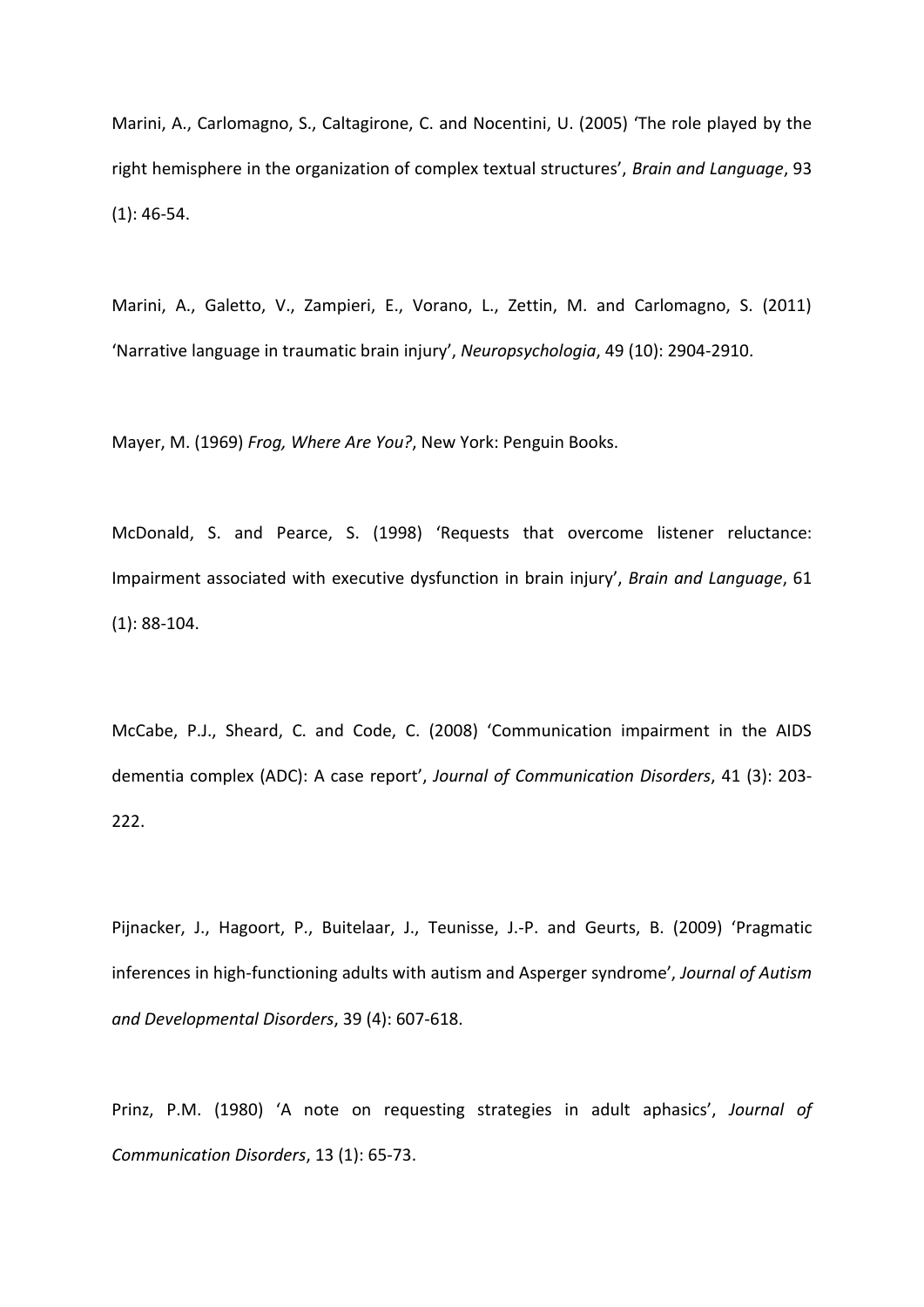Ripich, D.N., Vertes, D., Whitehouse, P., Fulton, S. and Ekelman, B. (1991) 'Turn-taking and speech act patterns in the discourse of senile dementia of the Alzheimer's type patients', *Brain and Language*, 40 (3): 330-343.

Ryder, N., Leinonen, E. and Schulz, J. (2008) 'Cognitive approach to assessing pragmatic language comprehension in children with specific language impairment', *International Journal of Language and Communication Disorders*, 43 (4): 427-447.

Searle, J.R. (1969) *Speech Acts: An Essay in the Philosophy of Language*, Cambridge: Cambridge University Press.

Searle, J.R. (1979) *Expression and Meaning: Studies in the Theory of Speech Acts*, New York: Cambridge University Press.

Sperber, D. and Wilson, D. ([1986], 1995) *Relevance: Communication and Cognition*, Oxford: Blackwell.

Surian, L. (1996) 'Are children with autism deaf to Gricean maxims?', *Cognitive Neuropsychiatry*, 1 (1): 55-72.

Tényi, T., Herold, R., Szili, I.M. and Trixler, M. (2002) 'Schizophrenics show a failure in the decoding of violations of conversational implicatures', *Psychopathology*, 35 (1): 25-27.